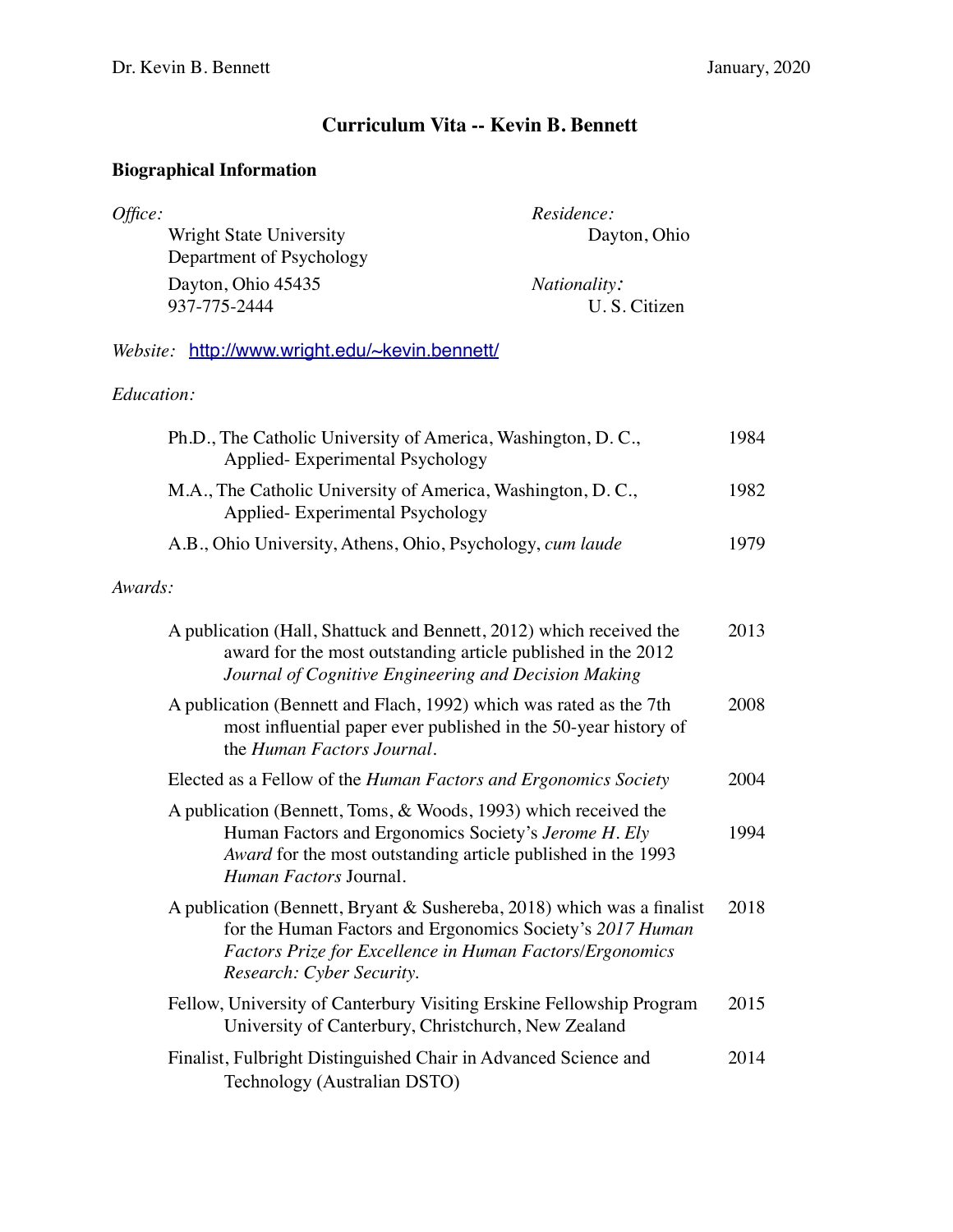| Fellow, Summer Faculty Fellowship Program, Air Force Office of<br>Scientific Research                                | 2013         |
|----------------------------------------------------------------------------------------------------------------------|--------------|
| Senior Research Associate, National Research Council / Air Force<br>Office of Scientific Research                    | 1998         |
| Senior Research Associate, National Research Council / Air Force<br>Office of Scientific Research                    | 1997         |
| SFRP Fellow, Air Force Office of Scientific Research                                                                 | 1995         |
| SFRP Fellow, Air Force Office of Scientific Research                                                                 | 1989         |
| Post-Doctoral Fellow, Office of Naval Technology                                                                     | 1984 - 1985  |
| Board of Trustees Scholarship, The Catholic University of America                                                    | 1981 - 1984  |
| Achievement Scholarship, Ohio University                                                                             | 1975 - 1979  |
| Nominated anonymously and selected for inclusion in<br>Who's Who in the World<br>Who's Who Among America's Teachers. | 2017<br>2005 |

# *Professional Experience:*

| $2003$ - present |
|------------------|
| $2010 - 2013$    |
| $2003 - 2007$    |
| 1994 - 2003      |
| 1995 - 1997      |
| 1988 - 1994      |
| 1985 - 1988      |
| 1984 - 1985      |
| 1984             |
| 1981 - 1984      |
| 1981             |
| 1980             |
| 1978 - 1979      |
| 1978 - 1979      |
| 1978             |
| 1975 - 1976      |
|                  |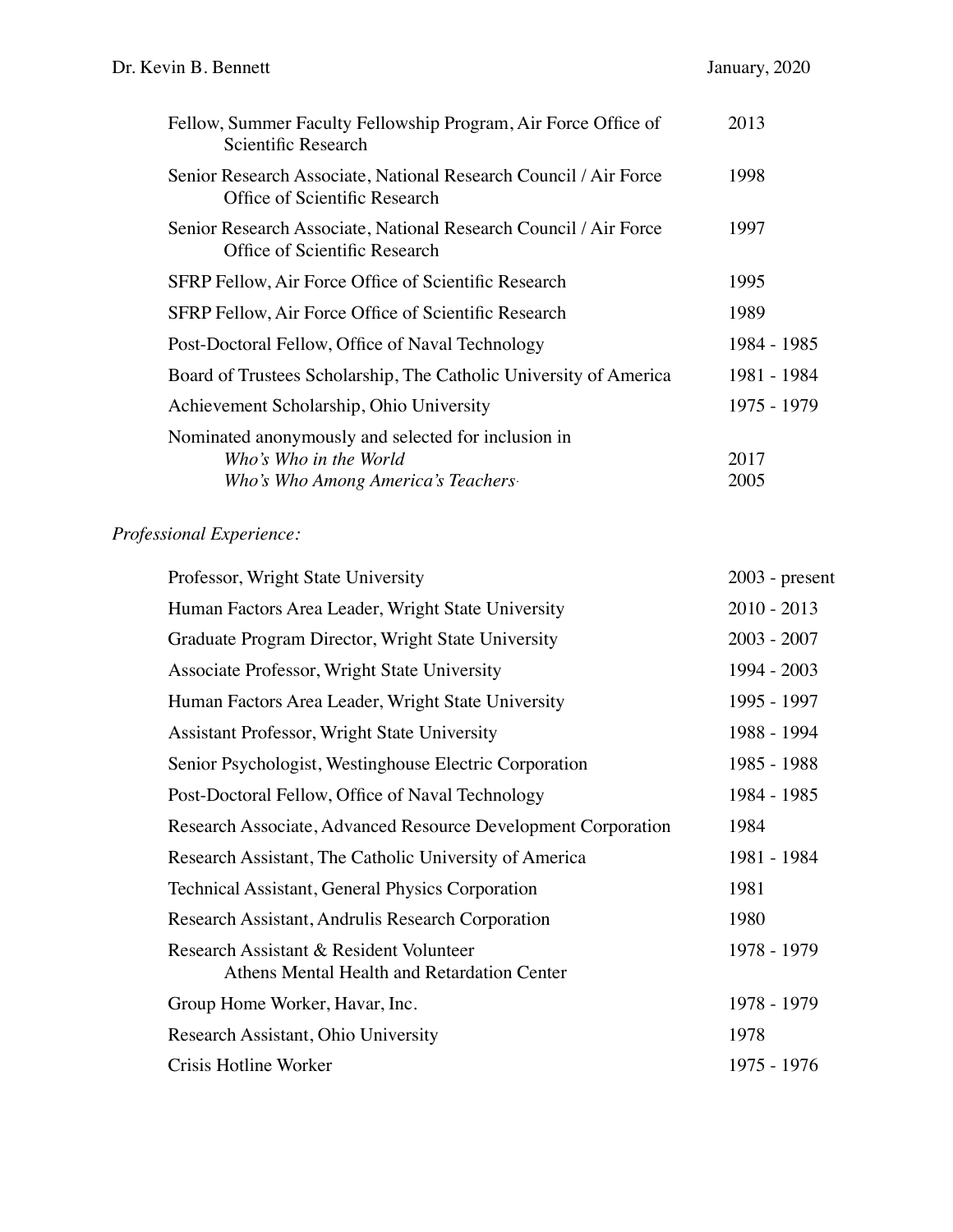#### **Research Interests:**

Cognitive Systems Engineering, Ecological Display and Interface Design, Cyber Security/Warfare (Computer Network Defense and Attack), Perception / Action / Cognition.

#### **Publications**

#### *Books:*

Bennett, K. B. and Flach, J. M. (2011). *Display and Interface Design: Subtle Science, Exact Art.* Boca Raton, FL: CRC Press

*Journal Articles (graduate student authors listed in bold):*

- **Sushereba, C.**, Bennett, K. B., & Bryant, A. (2020). Visual displays for cyber network defense. Ergonomics, *63*(2), 191-209.
- Bennett, K. B., and Flach, J. M. (2019). Ecological Interface Design: Thirty-plus Years of Refinement, Progress and Potential. *The Human Factors Journal, 61*(4), 513-525*.*
- Sherwood, M. S., Parker, J. G., Diller, E. E., Ganapathy, S., Bennett, K. B., Nelson, J. T. (2019). Self-directed down-regulation of auditory cortex activity mediated by real-time fMRI neurofeedback augments attentional processes, resting cerebral perfusion, and auditory activation. *NeuroImage, 195,* 475-489.
- Sherwood, M. S., Parker, J. G., Diller, E. E., Ganapathy, S., Bennett, K. B., Nelson, J. T. (2018). Volitional down-regulation of the primary auditory cortex via directed attention mediated by real-time fMRI neurofeedback. *AIMS Neuroscience, 5*(3), 179-199.
- Bennett, K. B., Bryant, A., and **Sushereba, C**. (2018). Ecological interface design for computer network defense. *The Human Factors Journal, 60(5),* 610-625*.*
- **Fox, O.**, Harel, A., and Bennett, K. B. (2017). How configural is the configural superiority effect? A neuroimaging investigation of emergent features in visual cortex. *Frontiers in Psychology, 8(32). doi:10.3389/fpsyg.2017.00032*
- Bennett, K. B. (2017). Ecological interface design and system safety: One facet of Rasmussen's legacy. *Applied Ergonomics, 59,* 625-636*.* (Special Issue: Reflecting on the legacy of Jens Rasmussen.)
- Bennett, K. B., & Hoffman, R. R. (2015). Principles for interaction design, part 3: Spanning the creativity gap. *IEEE: Intelligent Systems, 30(6),* 82-91*.*

**Holt, J.**, Bennett, K. B., and Flach, J. M. (2015). Emergent features and perceptual objects: Re-examining fundamental principles in analogical display design. *Ergonomics, 58(12),* 1960-1973*.*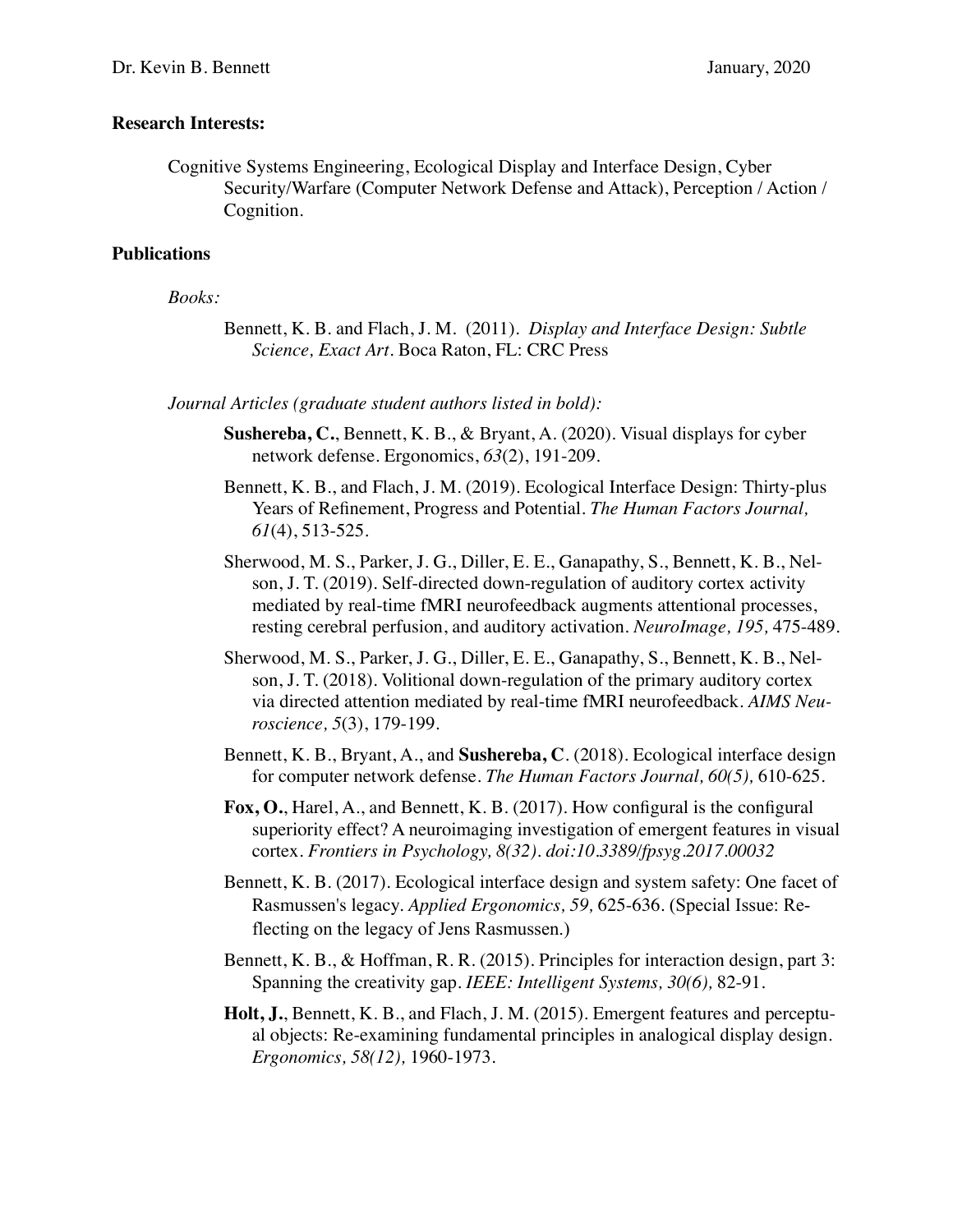- Bennett, K. B. and Flach, J. M. (2012). Visual momentum redux*. International Journal of Human Computer Studies, 70, 399-414.*
- **Hall, D. S.**, Shattuck, L. G., and Bennett, K. B. (2012). Evaluation of an ecological interface design for military command and control. *Journal of Cognitive Engineering and Decision Making, 6(2), 165-193.*
- Bennett, K. B., **Posey, S. M.**, and Shattuck, L. G. (2008). Ecological interface design for military command and control. *Journal of Cognitive Engineering and Decision Making, 2(4), 349-385*.
- Bennett, K. B., and Flach, J. M. (2008). Graphical displays: Implications for divided attention, focused attention, and problem solving. In N. Cooke and E. Salas (Eds.), *Best of Human Factors: Thirty Classic Contributions to Human Factors/Ergonomics Science and Engineering* (pp. 197-217). Santa Monica, CA: Human Factors and Ergonomics Society.
- **Talcott, C.P.**, Bennett, K.B., **Martinez, S.G.**, Shattuck, L, and **Stansifer, C**. (2007) Perception-action icons: An interface design strategy for intermediate domains. *Human Factors, 49(1), 120-135*.
- Bennett, K. B., **Payne, M., and Walters, B.** (2005). An evaluation of a "time tunnel" display format for the presentation of temporal information. *Human Factors, 47(2), 342-359*.
- Bennett, K. B., and Fritz, H. I. (2005). Objects and mappings: Incompatible principles of display design -- A critique of Marino and Mahan. *Human Factors, 47(1), 131-137*.
- **Calcaterra, J. A**., and Bennett, K.B. (2003). The placement of digital values in configural displays. *Displays, 24(2), 85-96*.
- Bennett, K. B., and **Walters, B.** (2001). Configural display design techniques considered at multiple levels of evaluation. *Human Factors, 43(3), 415-434*.
- Bennett, K. B. and **Zimmerman, J.** (2001). A preliminary investigation of the time tunnels display design technique. *Displays, 22(5), 183-199*.
- Bennett, K.B., Cress, J.D., Hettinger, L.J., Stautberg, D., and Haas, M.W. (2001). A theoretical analysis and preliminary investigation of dynamically adaptive interfaces. *International Journal of Aviation Psychology, 11(2),* 169-195.
- Bennett, K. B., **Malek, D.A.**, and Woods, D.D. (2000). Misinterpretation considered more globally: A response to Vicente & Ethier*. Human Factors, 42(3),* 455-457.
- Bennett, K. B., and **Malek, D.A.** (2000). Evaluation of alternative waveforms for animated mimic displays. *Human Factors, 42(3),* 432-450.
- Bennett, K. B., **Payne, M., Calcaterra, J. and Nittoli, B.** (2000). An empirical comparison of alternative methodologies for the evaluation of configural displays. *Human Factors, 42(2),* 287-298.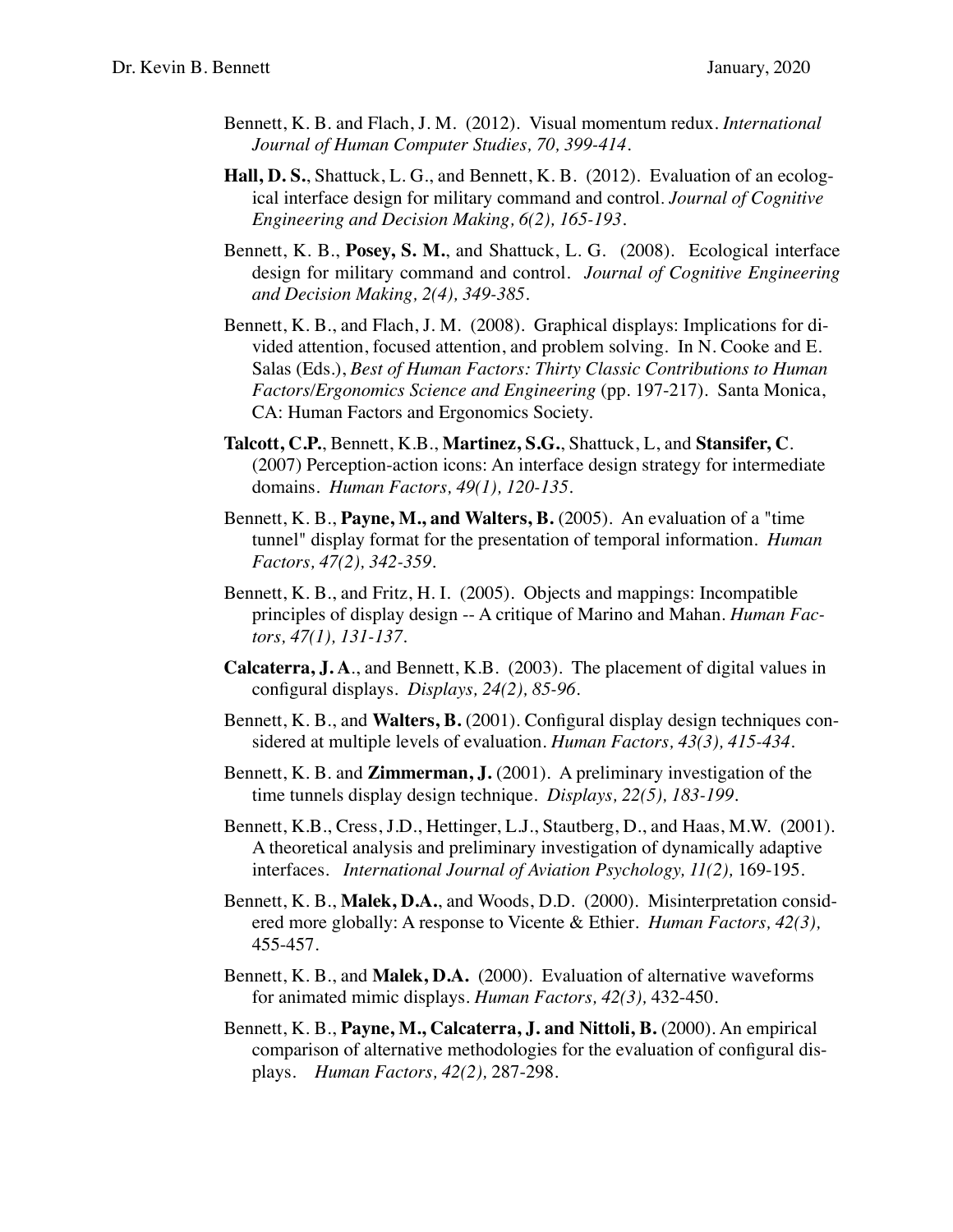- Bennett, K. B., and Nagy, A. L. (1996). Spatial and temporal considerations in animated mimic displays. *Displays*, *17(1)*, 1-14.
- Bennett, K. B., and **Madigan, E.** (1994). Contours and borders in animated mimic displays. *International Journal of Human-Computer Interaction*, *6(1)*, 47-64.
- Bennett, K. B. (1993). Encoding apparent motion in animated mimic displays. *Human Factors*, *35(4)*, 673-691
- Bennett, K. B., **Toms, M. L.**, and Woods, D. D. (1993). Emergent features and configural elements: Designing more effective configural displays. *Human Factors*, *35(1)*, 71-97.
- Bennett, K. B., and Flach, J. M. (1992). Graphical displays: Implications for divided attention, focused attention, and problem solving. *Human Factors*, *34(5)*, 513-533.
- Bennett, K. B. (1992). Representation aiding: Complementary decision support for a complex, dynamic control task. *IEEE Control System*s, *12(4)*, 19-24.
- Roth, E. M., Bennett, K. B., & Woods, D. D. (1987). Human interaction with an 'intelligent' machine. *International Journal of Man-Machine Studies*, 27, 479- 525.
- Bennett, K. B., Parasuraman, R., Howard, J. H., Jr., & O'Toole, A. J. (1984). Auditory induction of discrete tones in signal detection tasks. *Perception & Psychophysics*, *35(6)*, 570-578.
- Howard, J. H., Jr., O'Toole, A. J., Parasuraman, R., & Bennett, K. B. (1984). Pattern-directed attention in uncertain frequency detection. *Perception & Psychophysics*, *35(3)*, 256-264.

#### *Book Chapters:*

- Flach, J. M., and Bennett, K. B. (In Press). *Subsidiarity and polycentric control: Implications for interface design.* In M. McNeese, E. Salas and M. Endsley (Eds.), *Handbook of Distributed Team Cognition*. Boca Raton, FL: CRC Press.
- Flach, J. M., and Bennett, K. B. (2019). *Why Representations Matter: Designing to Support Productive Thinking.* In M. Mouloua and P. Hancock (Eds.), *Automation and Human Performance: Theory and Application* (2nd Ed., pp. 69- 83). Boca Raton, FL: CRC Press.
- Flach, J. M., and Bennett, K. B. (2017). *Improving sensemaking through the design of representations.* In Phillip Smith and R. R. Hoffman (Eds.), *Cognitive Systems Engineering: A Future for a Changing World* (pp. 165-180). Surrey, UK: Ashgate.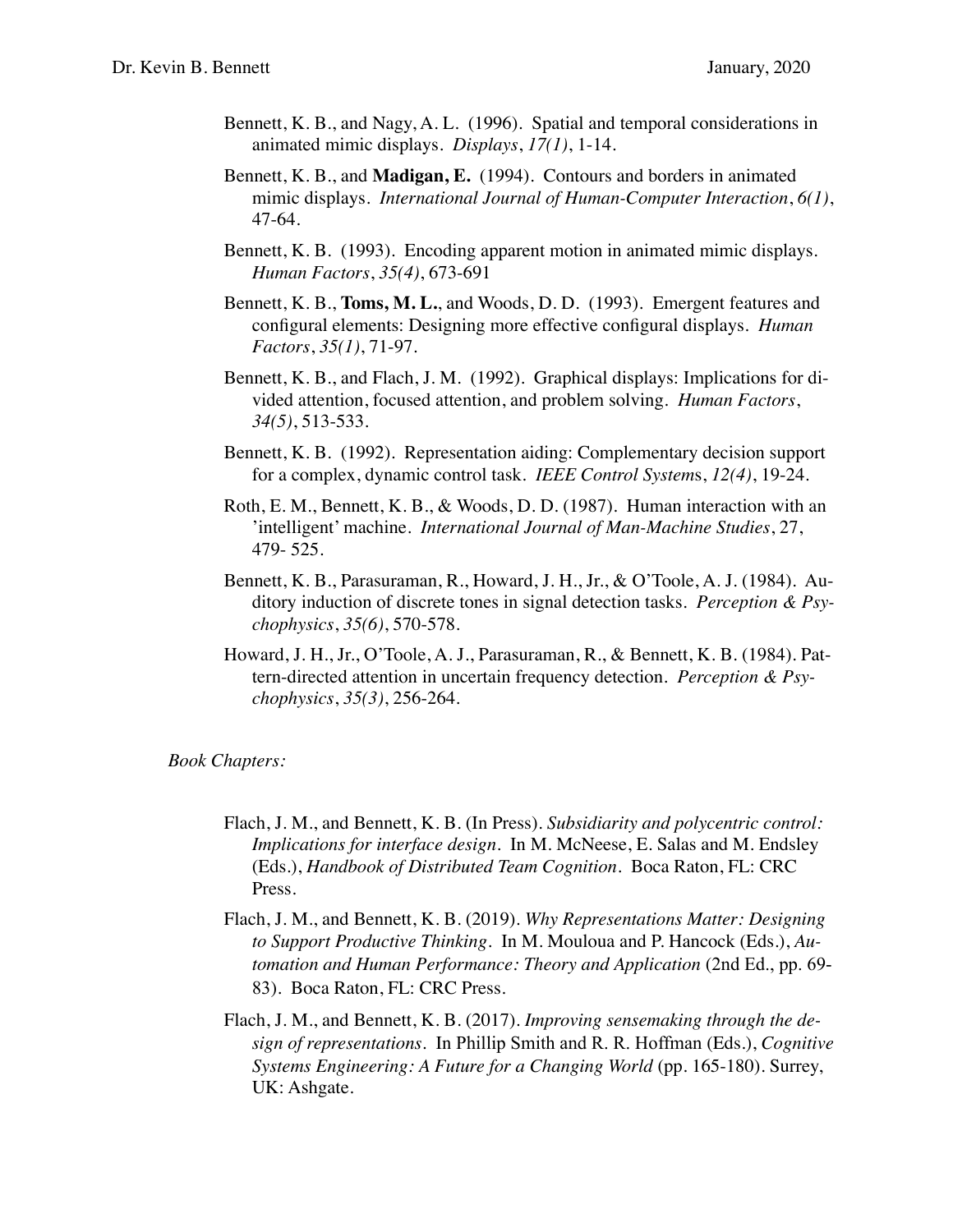- Bennett, K. B., Flach, J. M., **McEwen, T. R.**, and **Fox, O.** (2015). *Enhancing Creative Problem Solving Through Visual Display Design*. In D. Boehm-Davis, F. Durso, and J. Lee (Eds.), *APA Handbook of Human-Systems Integration* (pp. 419-433)*. APA Handbooks in Psychology*. Washington, DC: American Psychological Association.
- Bennett, K. B., Flach, J. M., **Edman, C., Holt, J., and Lee, P.** (2015). *Ecological Interface Design: A Selective Overview.* In R. R. Hoffman, P. A. Hancock, M. Scerbo, R. Parasuraman, and J. L. Szalma (Eds.), *The Handbook of Applied Perception Research* (pp. 669-691). New York, NY: Cambridge University Press.
- Flach, J. M., Bennett, K. B., Woods, D. D., and Jagacinski, R. (2015). *Interface Design: A Control Theoretic Context for a Triadic Meaning Processing Approach.* In R. R. Hoffman, P. A. Hancock, M. Scerbo, R. Parasuraman, and J. L. Szalma (Eds.), *The Handbook of Applied Perception Research* (pp. 647-668). New York, NY: Cambridge University Press.
- Bennett, K. B. and Flach, J. M. (2013). *Configural and pictorial displays.* In J. D. Lee and A. Kirlik (Eds.), *The Oxford Handbook of Cognitive Engineering*  (pp. 517-533). New York, NY: Oxford University Press.
- Flach, J. M., Bennett, K. B., Jagacinski, R., Mulder, M., and van Paassen, R. (2013). *The closed-loop dynamics of cognitive work.* In J. D. Lee and A Kirlik (Eds.), *The Oxford Handbook of Cognitive Engineering* (pp. 19-35). New York, NY: Oxford University Press.
- Bennett, K. B., Nagy, A. L., and Flach, J. M. (2012). Visual displays. In G. Salvendy (Ed.), *Handbook of Human Factors and Ergonomics* (4th ed., pp. 1179-1208). New York, NY: John Wiley & Sons.
- Flach, J. M., Bennett, K. B., Stappers, P.J., and Saakes, D.P. (2011). An ecological perspective to meaning processing: The dynamics of abductive systems. In R. Proctor & K.L. Vu (Eds.), *Handbook of Human Factors in Web Design* (2nd Ed., pp. 509-526). Boca Raton, FL: CRC Press.
- Bennett, K. B., and **Posey, S. M**. (2009). *Human-computer interface design*. McGraw-Hill Yearbook of Science & Technology (pp. 161-164). New York, NY: McGraw-Hill.
- Bennett, K. B., and L. G. Shattuck. (2009). Advancing the state-of-the-art in military command & control interfaces: Ecological interface design. In P. Mc-Dermott & L. Allender (Eds.), *Advanced Decision Architectures for the Warfighter: Foundation and Technology* (pp. 123-142). Boulder, CO: Partners of the Army Research Laboratories Advanced Decision Architectures Collaborative Technology Alliance.
- Bennett, K. B., Nagy, A. L., and Flach, J. M. (2006). Visual displays. In G. Salvendy (Ed.), *Handbook of Human Factors and Ergonomics* (3rd ed., pp. 1191-1221). New York, NY: John Wiley & Sons.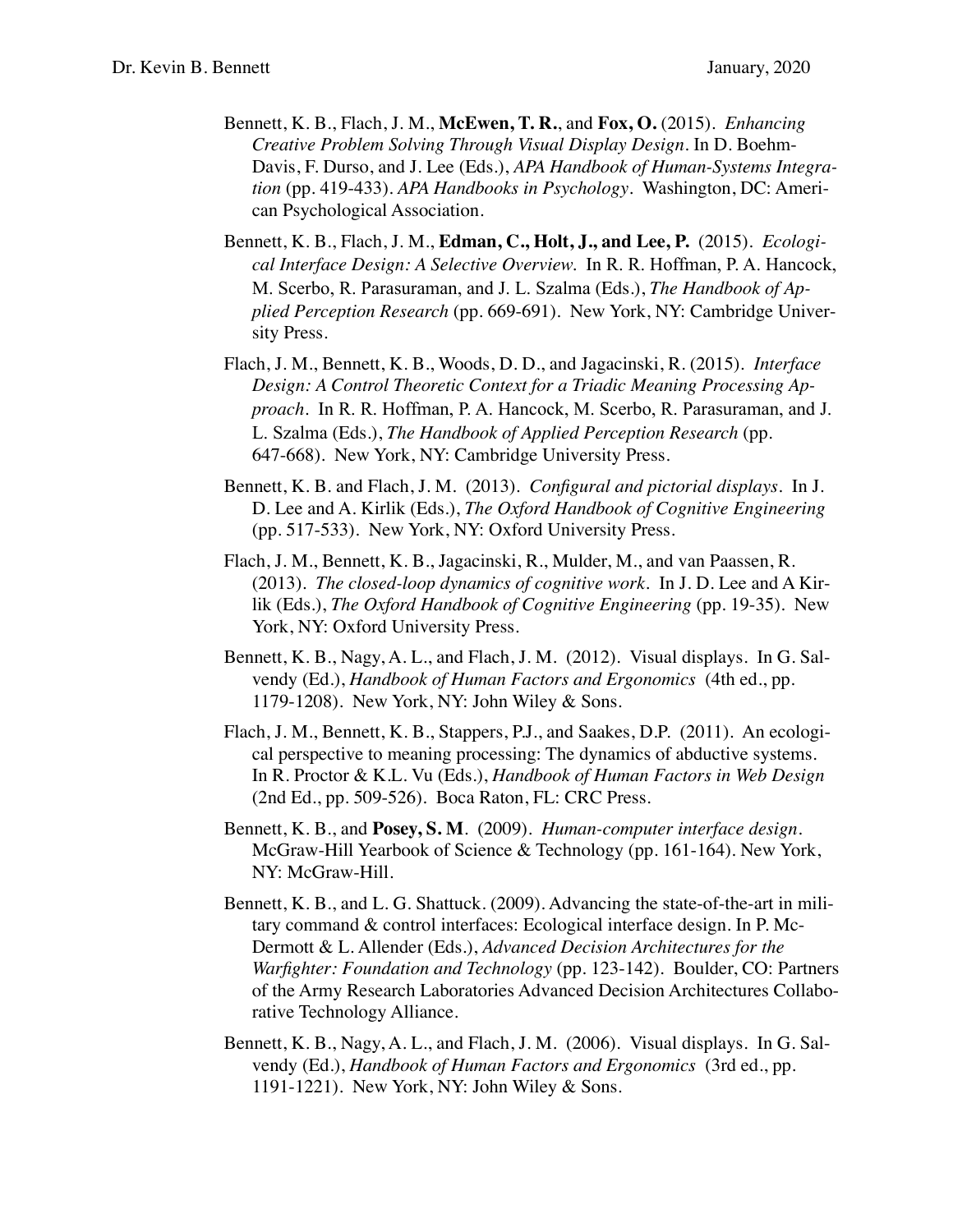- Smith, P. J., Bennett, K. B., and Stone, R.B. (2006). Representation aiding to support performance on problem solving tasks. R. C. Williges (Ed.), *Review of Human Factors and Ergonomics* (Vol. 2, pp. 74-108). Santa Monica, CA: Human Factors and Ergonomics Society.
- Flach, J. M., Bennett, K. B., Stappers, P.J., and Saakes, D.P. (2005). Searching for meaning in complex databases: An ecological perspective. In R. Proctor & K.L. Vu (Eds.), *Handbook of Human Factors in Web Design* (pp. 408-423). Mahwah, N.J.: Lawrence Erlbaum Associates.
- Bennett, K. B., Nagy, A. L., and Flach, J. M. (1997). Visual displays. In G. Salvendy (Ed.), *Handbook of Human Factors and Ergonomics* (2nd ed., pp. 659- 696). New York, NY: John Wiley & Sons.
- Flach, J. M, and Bennett, K. B. (1996). A theoretical framework for representational design. In R. Parasuraman and M. Mouloua (Eds.), *Automation and Human Performance: Theory and Application* (pp. 65-87). Mahwah, N.J.: Lawrence Erlbaum Associates.
- Flach, J. M. and Bennett, K. B. (1995). Graphical interfaces to complex systems: Separating the wheat from the chaff. In G. Perlman, G.K. Green, & M. S. Wogalter (Eds.) *Human factors perspectives on Human-Computer Interaction: Selections from Human Factors and Ergonomics Society Annual Meetings Proceedings, 1983-1994*. (pp. 301-305). Santa Monica, CA: Human Factors Society. Reprinted from *Proceedings of the Human Factors Society 36th Annual Meeting*. Santa Monica, CA: Human Factors Society (pp. 470-474).
- Bennett, K. B. and Flach, J. M. (1994). When automation fails.... In M. Mouloua and R. Parasuraman (Eds.), *Human Performance in Automated Systems: Current Research and Trends* (pp. 229-234). Hillsdale, N.J.: Lawrence Erlbaum Associates.
- Bennett, K. B. (1992). The use of on-line guidance, graphic displays, and discovery learning to improve the effectiveness of simulation training. In W. Regian and V. Shute (Eds.), *Cognitive Approaches to Automated Instruction* (pp. 217- 244). Hillsdale, N.J.: Lawrence Earlbaum Associates.
- Woods, D. D., Roth, E. M., & Bennett, K. B. (1990). Explorations in joint human- machine cognitive systems. In S. Robertson, W. Zachary, & J. Black (Eds.), *Cognition, Computation, and Cooperation* (pp. 123-158). Norwood, N.J.: Ablex Publishing Corp.
- Roth, E. M., Bennett, K. B., & Woods, D. D. (1988). Human interaction with an 'intelligent' machine. In E. Hollnagel, G. Mancini, & D. D. Woods, (Eds.), *Cognitive Engineering in Complex Dynamic Worlds* (pp. 23-69). London, England: Academic Press.
- Bennett, K. B., Parasuraman, R., & Howard, J. H., Jr. (1984). Mental models in interface design: The role of graphic displays. In Anil Mital (Ed.), *Advances in*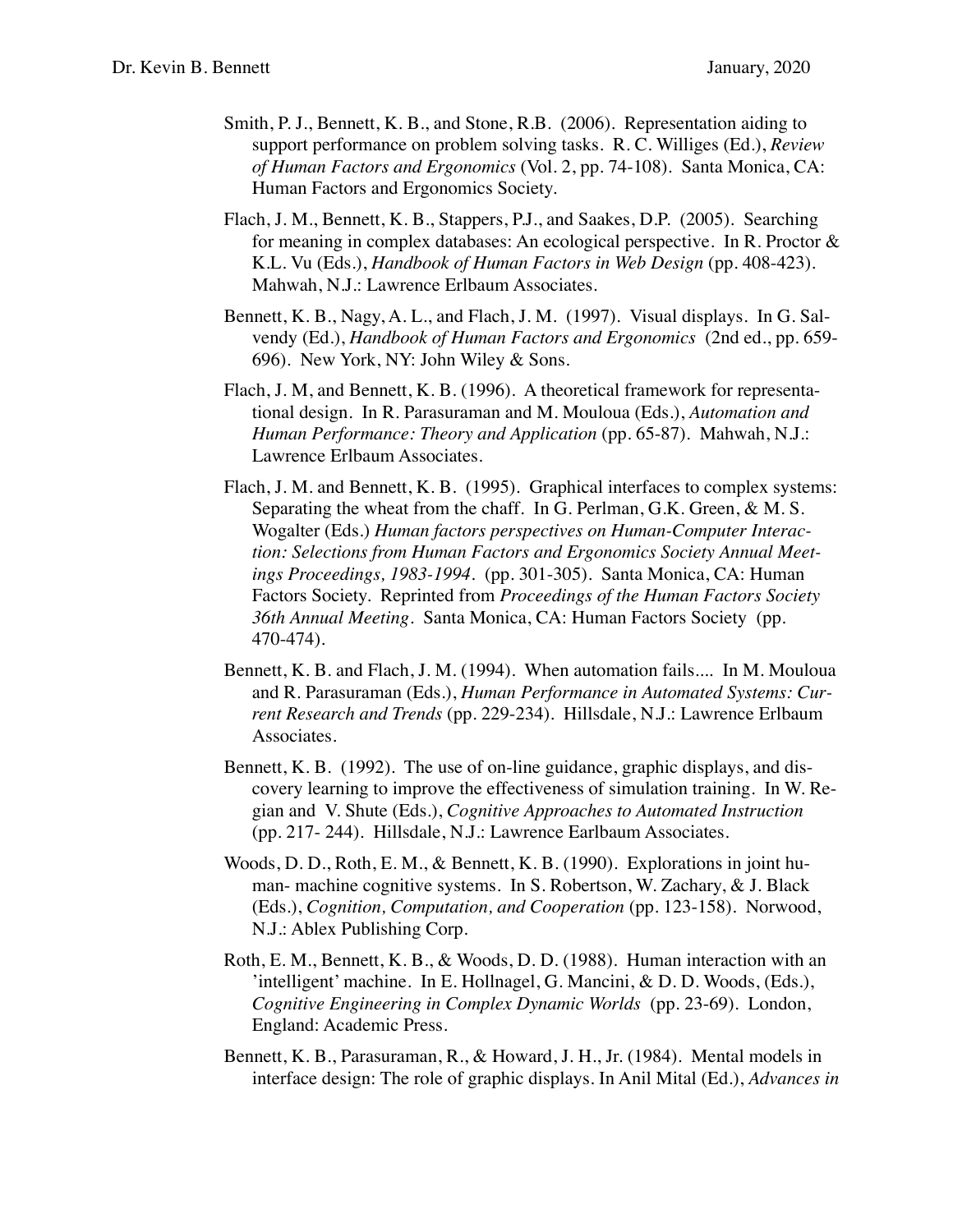*Ergonomics/Human Factors* (Vol. 1, pp. 113-118)*.* Amsterdam: North-Holland.

*Patent Application:*

Bennett, K. B., Shattuck, L., Talcott, C., & Martinez, S. (2007). Graphical user interface using perception-action icons and a method thereof: US Patent Application. 11/669,501.

*Trade Publications:*

Bennett, K. B., Endsley, M. R., Howell,. W. C., Lee, J. D., and Shattuck L. G. (2003). HFES accreditation of undergraduate programs. *Human Factors and Ergonomics Society Bulletin*, *46(9)*, 4-6.

*Workshops:*

- Bennett, K. B., and Gilkey, R. *Perception, Action and Cognition in Situated Activity: The Legacy of John Flach* (May, 2017). Department of Psychology. Wright State University, Dayton, OH.
- Flach, J. M., & Bennett, K. B. (2010, September). *Cognitive Systems Engineering and Ecological Interface Design*. INCOSE Orlando (International Council on Systems Engineering). Orlando, FL.

*Invited Presentations (graduate student authors listed in bold):* 

- Bennett, K. B. (2016, October). Brown Bag Speaker. *Sabbatical in New Zealand; Cyber Security and Related Work.* Department of Psychology. Wright State University, Dayton, OH.
- **Fox, O.**, Bennett, K. B.(2015, November). *Six degrees of separation: Assessing emergent features in a continuous and neural context.* The Configural Processing Consortium (CPC). Northwestern University, Chicago, IL.
- Bennett, K. B.(2015, September). *Cognitive systems engineering.* Human Interface Technology (HIT) Laboratory, University of Canterbury, Christchurch, NZ.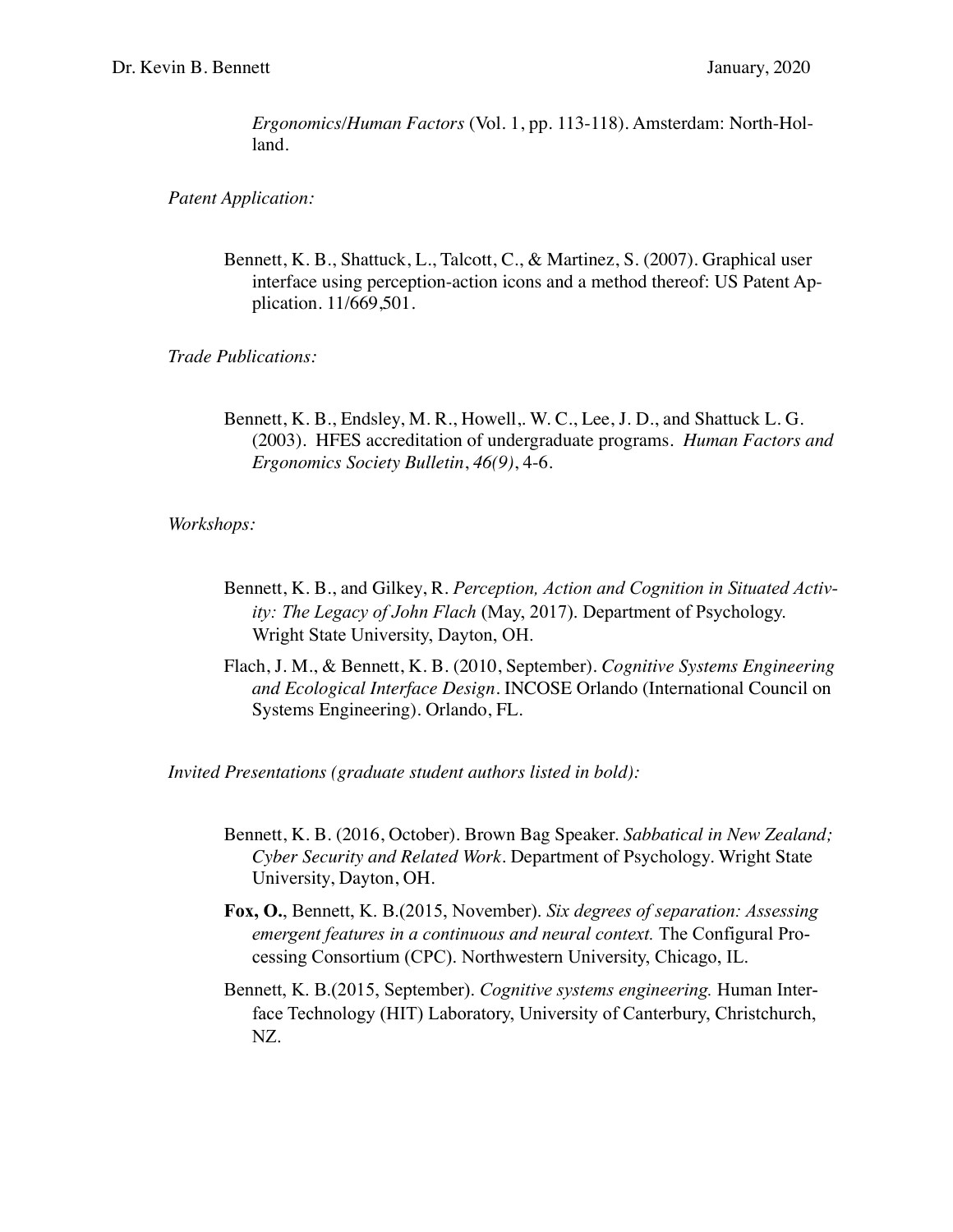- Bennett, K. B.(2015, September). *Postcards From the Edge: Where "Training in the Lab" Comes Face-to-Face With "Cognition in the Wild".* Department of Psychology, University of Canterbury, Christchurch, NZ.
- Bennett, K. B. (2014, October). Member, Panel on Interface design. *Ecological interface design: Military C2 and computer network defense (Special Session: Ecological Interface Design: 25 years and counting)*. IEEE International Conference on Systems, Man, and Cybernetics, 2014.
- Bennett, K. B.(2014, May) An Integrated Interface for Computer Network Defense. USAF, 711 HPW/RHCPA, Battlespace Visualization Branch, WPAFB, OH.
- Bennett, K. B.(2014, May) VEILS (Versatile Ecological Interface for Lockdown network Security). *Proceedings of the 4th Midwestern Cognitive Science Conference*. Dayton, OH: Wright State University.
- Bennett, K.B. (2014, January). *VEILS software for potential integration*. Wright State Research Institute / Advrotech LLC, Wright State University, Dayton, OH.
- Bennett, K. B. (2013, October). Fellows Poster Presentation. *Display and Interface Design as a Form of Decision Making and Problem Solving Support: Embracing and Advancing Cognitive Systems Engineering (CSE) / Ecological Interface Design (EID)*. Human Factors and Ergonomics Society 57th Annual Meeting, San Diego, CA.
- Bennett, K. B. (2013, July). Subject Matter Expert. *Human Performance Track (Cognitive States and Augmented Cognition)*. The Wright Dialogue with Industry. Air Force Research Laboratories / Dayton Area Defense Contractors. WPAFB, OH.
- Bennett, K. B. (2013, July). AFRL Branch Tech Talk. *VEILS: An Ecological Interface for Computer Network Defense*. USAF, 711 HPW/RHCPA, WPAFB, OH.
- Bennett, K. B. (2013, April). Member, Panel on Autonomy. Insights on Autonomy: Implications for Interface Design. *Ohio Unmanned Aircraft Systems (UAS) Conference*. Association for Unmanned Vehicle Systems International; Dayton Development Coalitiion, Dayton, OH.
- Bennett, K. B. (2013, April). Colloquium Speaker. *Human factors in cyber operations: A CSE / EID approach*. Department of Psychology, San Jose State University, San Jose, CA.
- Bennett, K. B. (2012, February). Colloquium Speaker. *A Framework for Applied Cognitive Systems: Concepts, Principles & Implementation*. Department of Psychology, University of Dayton, OH.
- Bennett, K. B. (2012, October). Brown Bag Speaker. *RAPTOR: An advanced command and control interface*. Department of Psychology, Wright State University, Dayton, OH.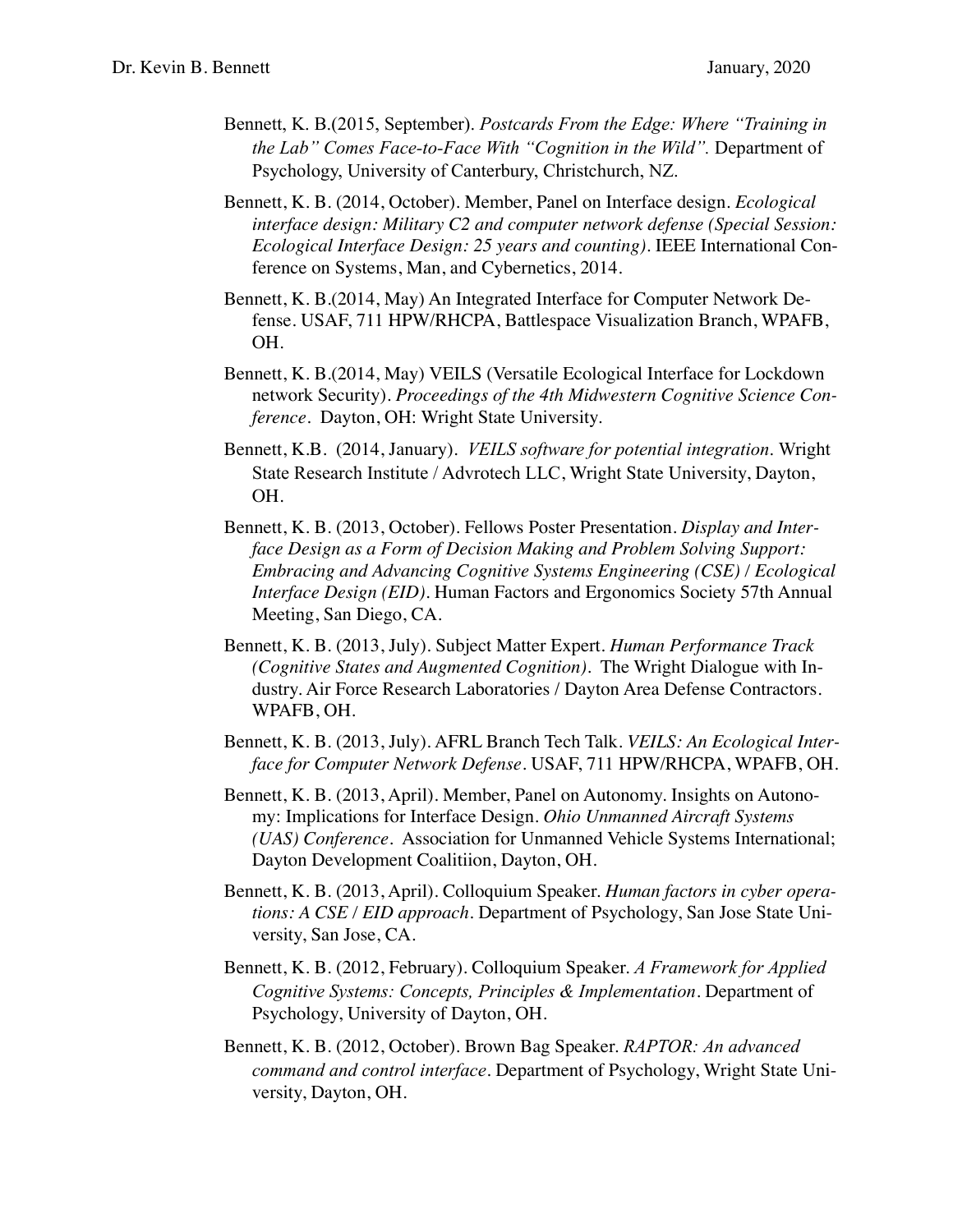- Bennett, K. B. (2011, October). *Ecological Interface Design*. Wright Brothers Day: A Celebration of the Wright Brothers. Wright State Chapter of the American Marketing Association, Wright State University. Dayton, OH.
- Bennett, K. B., Kidambi, P., Parker, J. and Zalusky, E. (2011, September). *Characterization of the Unique Physiological Signatures of Performance in Realistic, Complex Multitasking Environments*. First Annual IMIGD (Biomedical Imaging in Greater Dayton) Conference. Engineer's Club of Dayton. Dayton, OH.
- Bennett, K. B. (2011, September). *The Human Factors / Industrial Organizational Ph.D. Program in Psychology*. GRAD-PREP (Biomedical Graduate Preparation Program) Ph.D. program overview. Boonshoft School of Medicine, Wright State University. Dayton, OH.
- **Holt, J**., Bennett, K. B., Flach, J. M. (2011, August). Invited Presentation. *Ambiguity and Content Mapping Among Display Types*. Human Factors and Ergonomics Society, Southeastern Ohio Chapter. Dayton, OH.
- Bennett, K. B. (2011, July). *Cognitive Systems Engineering*. AFRL/RZ Wright Scholar Program Summer Tour. College of Science and Mathematics, Wright State University. Dayton, OH.
- Bennett, K. B. (2011, February). Colloquium Speaker. *EID Illustrated*. Department of Psychology, University of Central Florida. Orlando, FL.
- Bennett, K. B. (2011, January). Brown Bag Speaker. *Ecological Interface Design & Evaluation For Military C2 Work Domain*. Department of Psychology, Wright State University. Dayton, OH.
- Flach, J. M., & Bennett, K. B. (2010, September). Invited Speakers. *Cognitive Systems Engineering and the Dynamic Interactions Between Humans, Technology, and Work Domains*. INCOSE Orlando (International Council on Systems Engineering). Orlando, FL.
- Bennett, K.B. (2010, February). *Visual Momentum in the Interface*. WSU Human Factors and Ergonomics Student Chapter, Wright State University, Dayton, OH.
- Bennett, K.B. (2009, July). *Advancing the State-of-the-Art in Military Command & Control Interfaces: Ecological Interface Design*. Army Research Laboratories Advance Decision Architectures Final RMB Meeting and Workshop: Supporting the Soldier-Decision Maker. Washington, DC.
- Bennett, K.B. (2009, June). *Advancing the State-of-the-Art in Military Command & Control Interfaces*. Klein Associates, Fairborn, OH.
- Bennett, K.B. (2009, May). *Neuroergonomics of Sensemaking: Neural States and Performance Outcomes*. Collaborative Technology Alliance, Cognition and Neuroergonomics proposal feedback, U. S. Army Research Laboratory, Arlington, VA.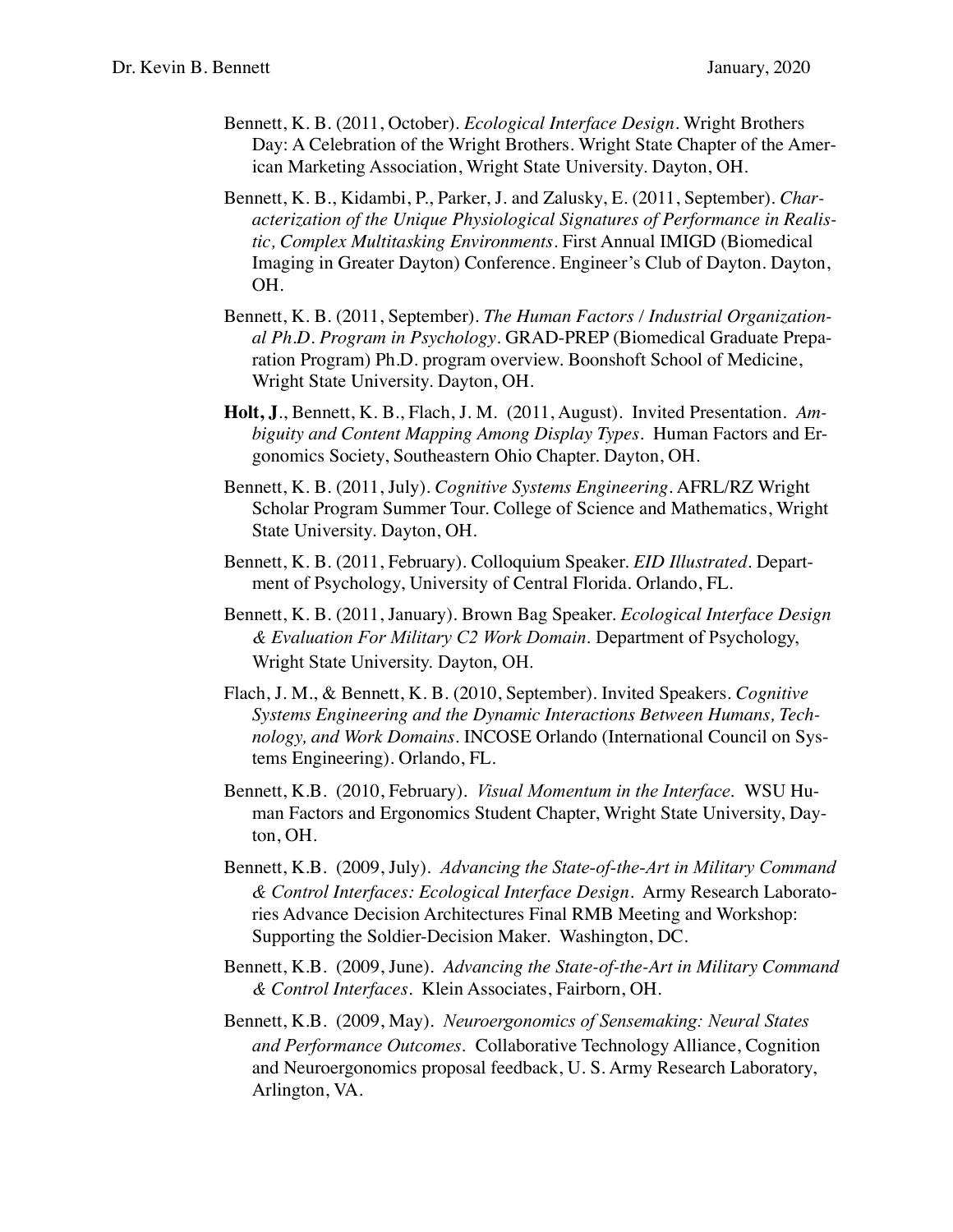- Bennett, K.B. (2009, January). *Visualization Techniques to Support Military Tactical Operations*. Pioneers of Aviation Documentary Initiative, Wright State University Development, Fairborn, OH.
- Bennett, K.B. (2008, June). *RAPTOR (Representation Aiding Portrayal of Tactical Operations Resources)*. Top Corona. United States Air Force, Dayton Development Coalition and Wright State University. Fairborn, OH.
- Bennett, K.B. (2008, February). *Expanding the RAPTOR R&D Environment*. Army Research Laboratories Advance Decision Architectures FY09 Planning and RMB Meeting. Westminster, CO.
- Bennett, K. B. (2007, June). *Representation Aiding: Process Control Displays.*  Center for Operator Performance, Wright State University, Dayton, OH.
- Bennett, K. B. (2006, April). *Display and Interface Design: Process Control.*  Human Operator Performance Forum (sponsored by WSU Biomedical, Industrial, and Human Factors Engineering Department). Dayton, OH.
- Bennett, K. B. (2006, May). Invited Speaker. *Representation Aiding Human-Centered Design for Process Control Systems.* Columbus, OH: Industrial and Systems Engineering Program, The Ohio State University.
- Bennett, K. B. (2005, February). Invited Speaker. *Interface Design: A Cognitive Systems Engineering Perspective*. Pensacola, FL: Institute for Human and Machine Cognition.
- Bennett, K. B. (2005, January). Invited Speaker. *Interface Design: A Cognitive Systems Engineering Perspective*. Dayton, OH: Human Factors and Ergonomics Society, Southeastern Ohio Chapter.
- Bennett, K.B. (2004, November). Invited speaker: *Interface Design: A Cognitive Systems Engineering Perspective*, Workshop on Scalable Interfaces for Air and Ground Military Robots, National Academy of Sciences. Washington, DC.
- Bennett, K.B. (2003, June). Subject matter expert (panel member): *Workshop on Decision Support Systems*, Air Force Office of Scientific Research. Fairfax, VA.
- Bennett, K.B. (2002, Oct.). Invited speaker: *Behind the Curtain: The Cognitive Tasks Behind the Visualizations (Representational Types for Effective Visualization Design)*, Human Factors and Ergonomics Society's 46th Annual Meeting. Baltimore, MD.
- Bennett, K. B. (1998, Sept.). Invited session: *Assessing the State of the Art in Integrated displays*, Human Factors and Ergonomics Society 42nd Annual Meeting. Chicago, IL.
- Bennett, K. B. (1998, March). Invited speaker: *Advanced Displays.* HICS '98: 4th Annual Symposium on Human Interaction with Complex Systems. Dayton, OH: IEEE Computer Society.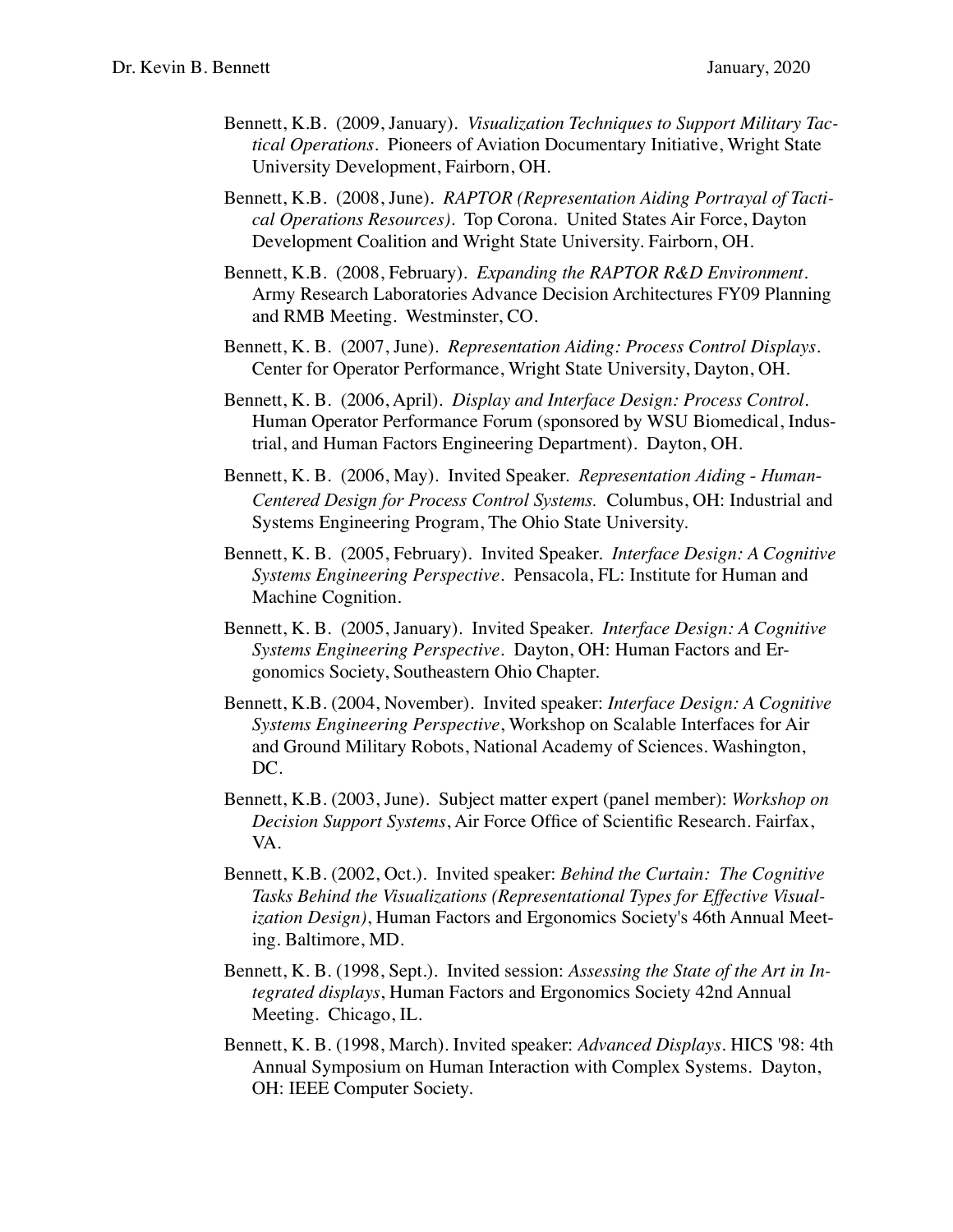- Bennett, K. B. (1998, Sept.). Invited speaker: *Bread, Butter, or Spinach? (or Alternatively, You Mean to Tell Me that the Methodology I Use Can Really Make that Much of a Difference?)*, Bi-Monthly meeting of the Southern Ohio Chapter of the Human Factors and Ergonomics Society. Dayton, OH.
- Bennett, K. B. (1991, Oct.). Invited session: *Representation Aiding II*, 1991 IEEE International Conference on Systems, Man, and Cybernetics. Charlottesville, VA.
- Bennett, K. B. (1990, July). Invited speaker: *The Use of On-Line Guidance, Graphic Displays, and Discovery Learning to Improve the Effectiveness of Simulation Training*. Air Force Human Resources Laboratory (ID, MO, and LR) Cognitive Skill Acquisition Workshop. San Antonio, TX.
- Bennett, K. B. (1988, Nov.). Invited speaker: *Representation Aiding*. Bi-Monthly meeting of the Southern Ohio Chapter of the Human Factors and Ergonomics Society. Dayton, OH.

*Conference Proceedings (graduate student authors listed in bold):*

- Sherwood, M. S., Diller, E. E., Ganapathy, S., Bennett, K. B., Nelson, J. T., Parker, J. G. (November, 2018) *Cerebral perfusion is altered by real-time fMRI neurofeedback-directed self-regulation of the primary auditory cortex.* Radiological Society of North America 104th Scientific Assembly and Annual Meeting, November 28, 2018, Chicago, Illinois.
- Sherwood, M. S., Diller, E. E., Ganapathy, S., Bennett, K. B., Nelson, J. T., Parker, J. G. (August, 2018) *Alternative tinnitus management techniques developed from volitional control over the activity of the auditory cortex.* 2018 Military Health System Research Symposium (MHSRS) breakout session, "Blastinduced Tinnitus," 20–23 August 2018, Kissimmee, Florida
- Sherwood, M. S., Diller, E. E., Ganapathy, S., Bennett, K. B., Nelson, J. T., Parker, J. G. (June, 2017). *Self-regulation of primary auditory cortex activity via directed attention mediated by real-time fMRI neurofeedback is related to attentional control processes*. Annual Meeting of the Society for Neuroscience, Washington, D.C.
- Bennett, K. B. (May, 2017). Twenty Seven Years of Collaboration (Time Flies When You Are Having Fun). *Perception, Action and Cognition in Situated Activity: The Legacy of John Flach (a one-day workshop celebrating the research and career of John M. Flach).* Department of Psychology. Wright State University, Dayton, OH.
- Hutton, R., Blackford, H., Jones, N., Fisher, A., & Bennett, K.B. (April, 2017). Challenging the Limits of Cognitive Systems Engineering and Ecological In-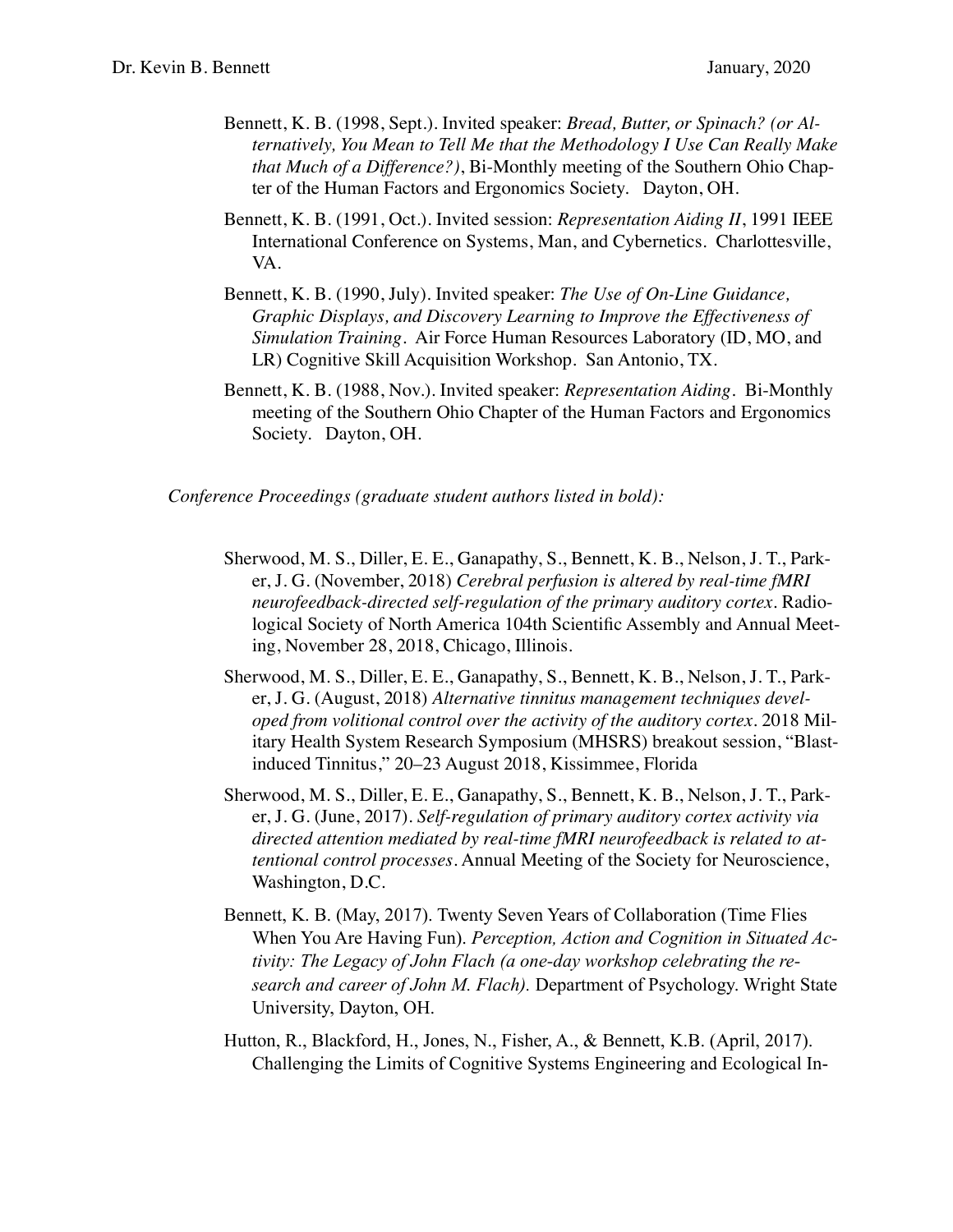terface Design: Commander's Cyber Situational Awareness. *IEHF Annual Conference*, Daventry, UK: IEHF.

- Hutton, R., Blackford, H., Bennett, K., Jones, N., & Fisher, A. (2017). Challenging the limits of cognitive systems engineering and ecological interface design: Commander's cyber situational awareness. In R. Charles & J. Wilkinson (Eds.), *Contemporary Ergonomics and Human Factors 2017*. Loughborough, UK: Chartered Institute of Ergonomics & Human Factors.
- **Fox, O.**, Harel, A., and Bennett, K. B. (November, 2016). *Examining the Extent of Configurality in Visual Cortex: Behavioral and Neuroimaging Evidence of the Configural Superiority Effect*. Annual Meeting of the Society for Neuroscience, San Diego, CA.
- Bennett, K. B.(2014) VEILS (Versatile Ecological Interface for Lockdown network Security). *Proceedings of the 4th Midwestern Cognitive Science Conference* (p. 82). Dayton, OH: Wright State University.
- Bennett, K. B.(2014) VEILS: An Ecological Interface for Computer Network Defense. *Proceedings of the Human Factors and Ergonomics Society 58th Annual Meeting* (pp. 1233-1238). Santa Monica, CA: Human Factors and Ergonomics Society.
- Bennett, K. B. (2014). Ecological interface design: Military C2 and computer network defense (Special Session: Ecological Interface Design: 25 years and counting). In *Proceedings of the IEEE International Conference on Systems, Man, and Cybernetics* (pp. 347-352), 2014, San Diego, CA.
- **Mersch, E., Fox, O., Leonard, J.**, Flach, J. M., Bennett, K. B., and **Holt, J.** (2013) Mitigation of the Confirmation Bias Using a Game-Based Trainer. *Proceedings of the Human Factors and Ergonomics Society 57th Annual Meeting* (pp. 1475-1479). Santa Monica, CA: Human Factors and Ergonomics Society.
- Knott, B. A., Mancuso, V. F., Bennett, K. B., Finomore, V., McNeese, M., McKneely, J. A., and Beecher, M. (2013). *Human Factors in Cyber Warfare: Alternative Perspectives*. *Proceedings of the Human Factors and Ergonomics Society 57th Annual Meeting* (pp. 399-403). Santa Monica, CA: Human Factors and Ergonomics Society.
- **Holt, J.**, Bennett, K. B., and Flach, J. M. (2011). *Ambiguity and content mapping among display types*. *Proceedings of the Human Factors and Ergonomics Society 55th Annual Meeting* (pp. 390-393). Santa Monica, CA: Human Factors and Ergonomics Society.
- **Hall, D. S.**, Shattuck, L. G., and Bennett, K. B. (2010). *Evaluation of an ecological interface designed for military command and control*. *Proceedings of the Human Factors and Ergonomics Society 54th Annual Meeting (pp. 423-427).* Santa Monica, CA: Human Factors and Ergonomics Society.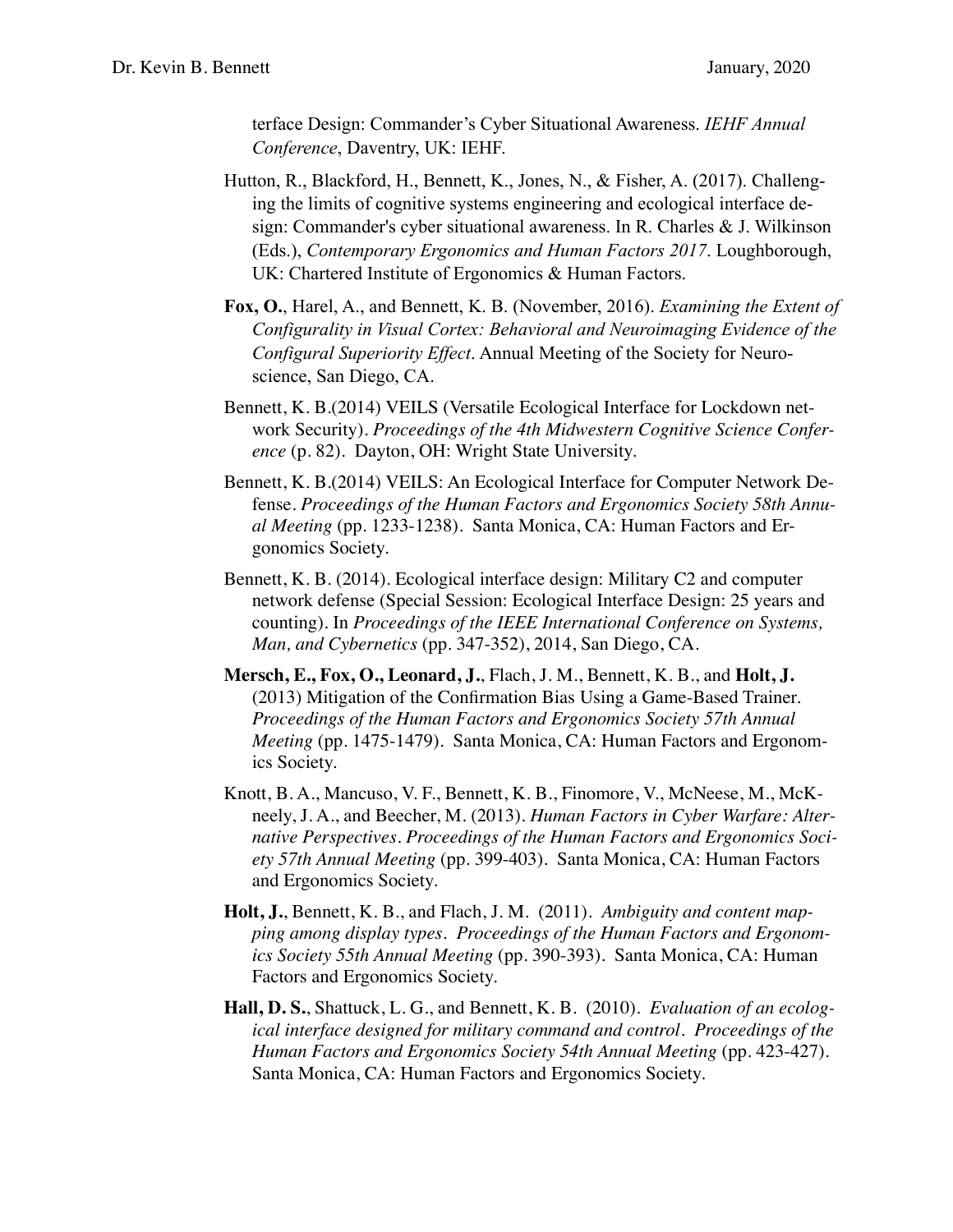- Bennett, K.B., and Shattuck, L. (2005). Advanced interfaces to support continuous planning and re-planning during tactical operations. *Proceedings of the Human Factors and Ergonomics Society 49th Annual Meeting (pp. 724-727).* Santa Monica, CA: Human Factors and Ergonomics Society.
- Bennett, K.B. (*2005*). Interface design: A cognitive systems engineering perspective. *Interfaces for ground and air military robots: Workshop summary.* (pp*.*  13-15). Washington, DC: The National Academies Press.
- Bennett, K.B., **Behymer, K., Stansifer, C.**, Shattuck, L., **Talcott, C.P., and Martinez, S.G.** (*2003*). Interface design for mobile Army commanders. *Proceedings of the Human Factors and Ergonomics Society 47th Annual Meeting* (pp*.*  625-629). Santa Monica, CA: Human Factors and Ergonomics Society.
- Shattuck, L. G., Bennett, K.B. (2003). Aiding decision making with plan execution displays, *Proceedings of the Human Factors in Decision Making Conference*. Scotland.
- Elm, W. C., Woods, D. D., Bennett, K. B., Bisantz, A., Eggleston, R., Mitchell, C. (2002). Behind the curtain: The cognitive tasks behind the visualizations. *Proceedings of the Human Factors and Ergonomics Society 46th Annual Meeting* (pp. 285-288). Santa Monica, CA: Human Factors and Ergonomics Society.
- Bennett, K.B., **Payne, M., Walters, B., and Zimmerman, J.** (2001). Evaluation of the "time tunnel" display design technique. *Proceedings of the Human Factors and Ergonomics Society 45th Annual Meeting* (pp. 1338-1342). Santa Monica, CA: Human Factors and Ergonomics Society.
- **Martinez, S.G.**, Bennett, K.B., **Talcott, C.P., Stansifer, C.**, and Shattuck, L. (2001). Cognitive systems engineering analyses for Army tactical operations. *Proceedings of the Human Factors and Ergonomics Society 45th Annual Meeting (pp. 523-526).* Santa Monica, CA: Human Factors and Ergonomics Society.
- **Talcott, C.P.**, Bennett, K.B., **Martinez, S.G., Stansifer, C.**, and Shattuck, L. (2001). An empirical evaluation of interfaces for Army tactical operations. *Proceedings of the Human Factors and Ergonomics Society 45th Annual Meeting* (pp. 1343-1347). Santa Monica, CA: Human Factors and Ergonomics Society.
- **Stansifer, C.**, Bennett, K.B., **Talcott, C.P., Martinez, S.G.**, and Shattuck, L. (2001). Digital interfaces for Army tactical operations. *Proceedings of the Human Factors and Ergonomics Society 45th Annual Meeting (p. 748). Santa* Monica, CA: Human Factors and Ergonomics Society.
- **Martinez, S. G.**, Bennett, K. B., **Talcott, C., Stansifer, C.** and Shattuck, L. (2001). Graphical decision support for Army TOCs I: Cognitive systems engineering analyses. In *Proceedings of the ARL Federated Laboratory 5th Annual Symposium* (pp. 189-192). Adelphi, MD: U.S. Army Research Laboratory.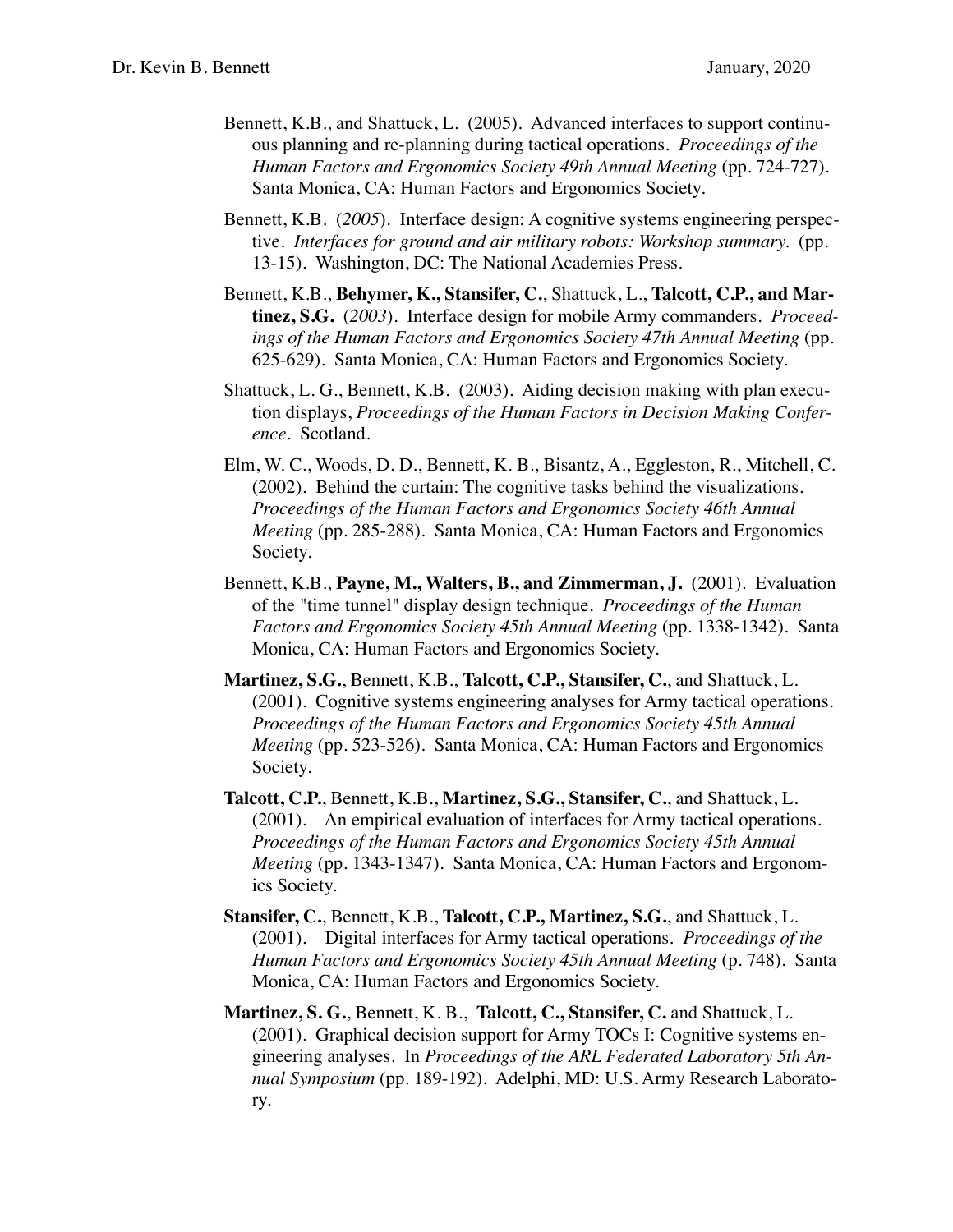- **Talcott, C.**, Bennett, K. B., **Martinez, S. G., Stansifer, C.** and Shattuck, L. (2001). Graphical decision support for Army TOCs II: Maneuver control system symbology. In *Proceedings of the ARL Federated Laboratory 5th Annual Symposium* (pp. 193-197). Adelphi, MD: U.S. Army Research Laboratory.
- Bennett, K. B. (1998). Assessing the state of the art in integrated displays. In *Proceedings of the Human Factors and Ergonomics Society 42nd Annual Meeting* (p. 401). Santa Monica, CA: Human Factors and Ergonomics Society.
- Bennett, K. B., **Nittoli, B., and Walters, B.** (1996). Design techniques to offset potential costs in configural displays. In *Proceedings of the Human Factors and Ergonomics Society 40th Annual Meeting* (pp. 1165-1169). Santa Monica, CA: Human Factors and Ergonomics Society.
- Bennett, K. B. (1994). Animated mimic displays. In *Proceedings of the Human Factors and Ergonomics Society 38th Annual Meeting* (pp. 1341-1345). Santa Monica, CA: Human Factors and Ergonomics Society.
- Flach, J. M. and Bennett, K. B. (1992). Graphical interfaces to complex systems: Separating the wheat from the chaff. In *Proceedings of the Human Factors Society 36th Annual Meeting* (pp. 470-474). Santa Monica, CA: Human Factors Society.
- Bennett, K. B., and **Toms, M. L.** (1991). Improving the effectiveness of configural displays through mapped emergent features and color-coded graphical elements. In *Proceedings of the Human Factors Society 35th Annual Meeting* (pp. 1584-1588). Santa Monica, CA: Human Factors Society.
- Bennett, K. B. (1991). Representational aiding for a complex, dynamic control task. In *Proceedings of the 1991 IEEE International Conference on Systems, Man, and Cybernetics*. (pp. 1207-1212). New York, NY: IEEE.
- Bennett, K. B. (1991). Ecological psychology: An alternative perspective for Human Factors Design (Case 2: Feedwater control: Visualizing abstract function). In *Proceedings of INTERFACE 91* (pp. 255-256). Santa Monica, CA: Human Factors Society.
- Tomasi, L. T., Bennett, K. B., and Brune, R. L. (1988). Human factors improvements to technical specifications of nuclear control rooms. In *Proceedings of the IEEE Fourth Conference on Human Factors and Power Plants*. New York, NY: IEEE.
- Foulke, L. R., & Bennett, K. B. (1987). The concept part-task trainer: Its location in the spectrum of real-time training devices and its potential impact on training. *Proceedings of the Specialists Meeting on Training Simulators in Nuclear Power Plants*, International Atomic Energy Agency.
- Bennett, K. B., Woods, D. D., & Roth, E. M. (1986). Predictor displays for complex, dynamic tasks: A preliminary investigation. *Proceedings of the 30th Annual Meeting of the Human Factors Society* (pp. 684-688)*.* Santa Monica, CA: Human Factors Society*.*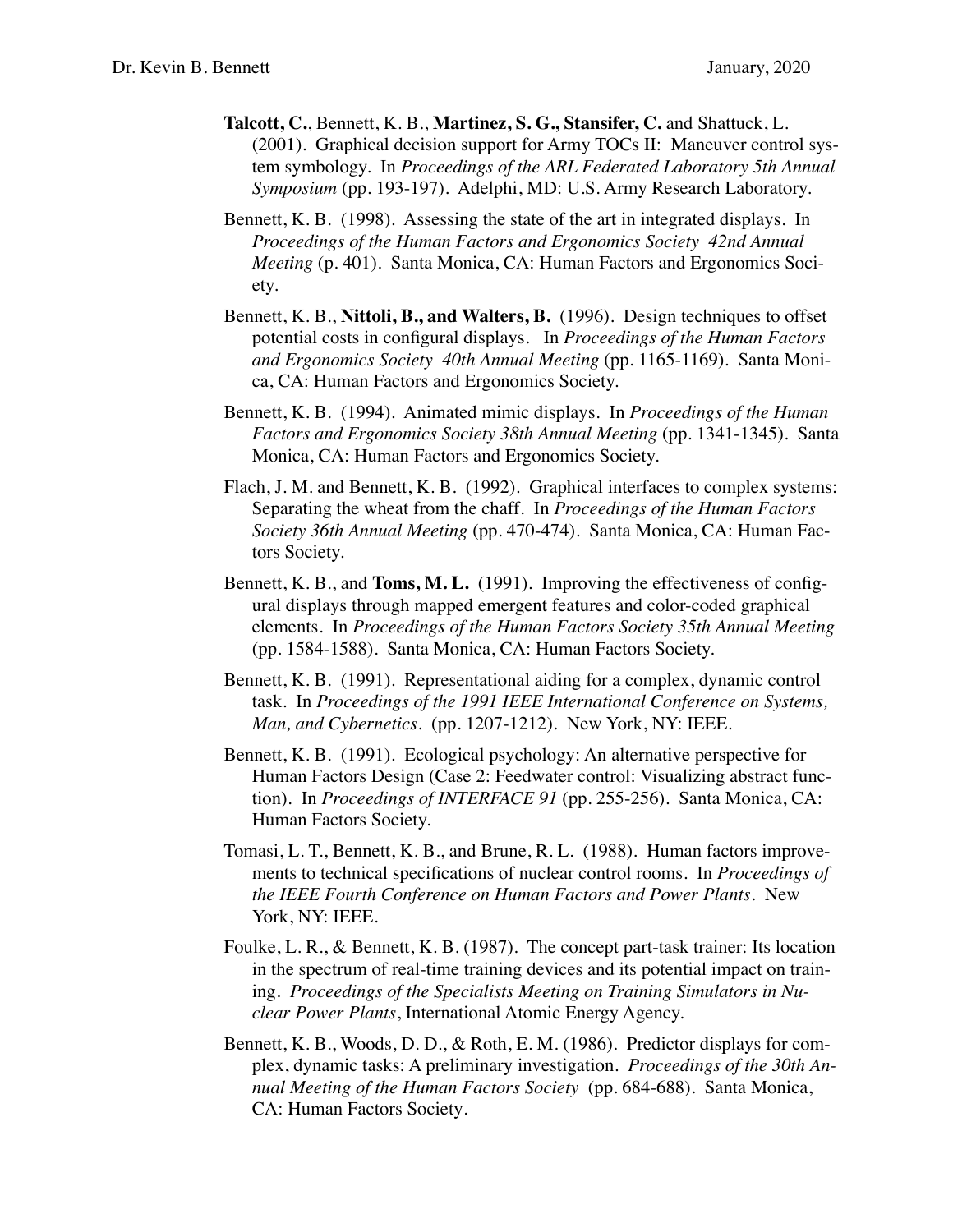- Bennett, K. B. (1985). The interaction of task and interface in the development of mental models for an acoustic database. *Proceedings of the 29th Annual Meeting of the Human Factors Society* (p. 27). Santa Monica, CA: Human Factors Society*.*
- Bennett, K. B., Howard, J. H., Jr., & Parasuraman, R. (1984). Interface design and "mental models" of a perceptual database system. *Proceedings of the Mid-Central Ergonomics/Human Factors Conference* (pp. 77-82). Santa Monica, CA: Human Factors Society*.*
- *Poster Presentations / Software Demonstrations (graduate student authors listed in bold):*
	- Bennett, K. B.(2014, May) *An Integrated Interface for Computer Network Defense*. Software demonstration presented at the HPW/RHCPA Battlespace Visualization Branch. USAF. WPAFB, OH.
	- Bennett, K. B.(2014, May) *VEILS (Versatile Ecological Interface for Lockdown network Security)*. Software demonstration presented at the 4th Midwestern Cognitive Science Conference. Wright State University. Dayton, OH.
	- Bennett, K.B. (2014, October, Accepted). *VEILS: An Ecological Interface for computer network defense*. Software demonstration to be presented at the Human Factors and Ergonomics Society 58th Annual Meeting.
	- **Fox, O., Mersch, E.**, Bennett, K. B. (2013, April). Poster Presentation. *Six degrees of separation: Emergent features in an fMRI context.* AHEAD Neuroscience Research Showcase. Engineer's Club of Dayton. Dayton, OH.
	- **Mersch, E., Fox, O.**, Bennett, K. B. (2013, April). Poster Presentation. *Physiological examination of the configural superiority effect in an fMRI setting.* AHEAD Neuroscience Research Showcase. Engineer's Club of Dayton. Dayton, OH.
	- **Behymer, K., Simpkins, B**., Bennett, K. B. and **Posey, S. M.** (2009, April). *Bridging the gap: Intelligent interface design for intelligent agents*. 15th International Symposium on Aviation Psychology, Wright State University, Dayton, OH.
	- Bennett, K.B. (2008, February). *Expanding the RAPTOR R&D environment*. Army Research Laboratories Advance Decision Architectures FY09 Planning and RMB Meeting. Westminster, CO.
	- Cone, S., Bennett, K.B., **Behymer, K.**, and Weldon, D. (2007, February). *Warfighter interfaces for coordinated tactical operational requirements (WIC-TOR): Phase II kick-off meeting. JXT and DARPA*. Dayton, OH.
	- Bennett, K.B. (2007, February). *Expanding the RAPTOR R&D environment*. Army Research Laboratories Advance Decision Architectures FY08 Planning and RMB Meeting. Westminster, CO.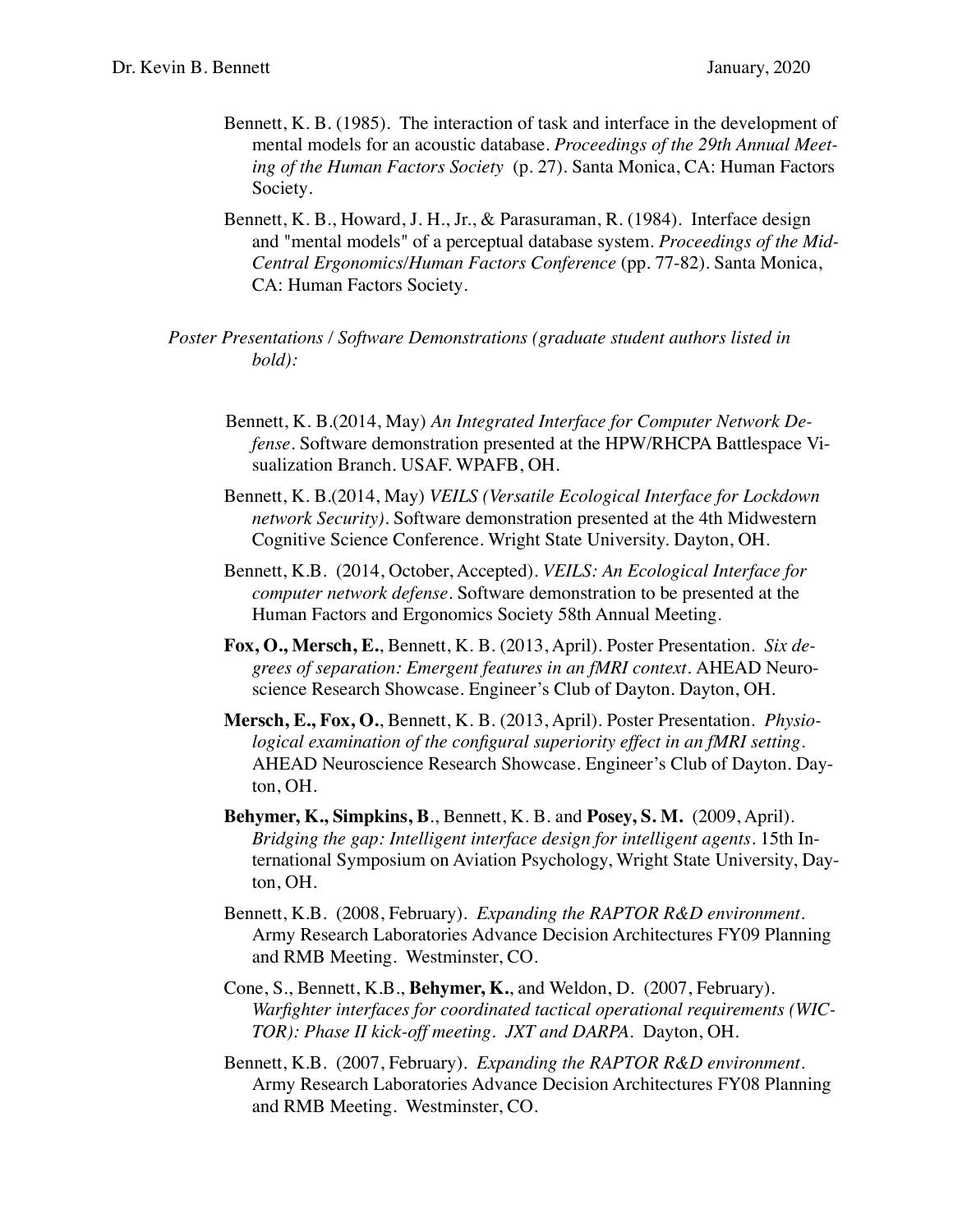- Bennett, K.B., **Posey, S.M.**, and Green, R. (2007, December). *RAPTOR: Ecological interface design ~ Tactical decision support*. Aptima, Inc. Dayton, OH.
- Bennett, K.B. (2006, February). *Expanding decision support for mobile army commanders*. . Advance Decision Architectures FY07 Planning and RMB Meeting. Westminster, CO.
- Fenton, G., Graham, J., and Bennett, K. B. (2006, March). *The use of commanders' reference to battlefield operating systems as an evaluation of military command & control systems*. 2006 Symposia on Applied Experimental Research (George Mason University). Fairfax, VA.
- Bennett, K.B., McDermott, P., Chellappa, R., and Woods, D. (2006, April). *Advanced visualization technologies* (Software demonstration). Cognitive Technology Alliances 5th Annual Conference. Washington, DC.
- Bennett, K.B. (2006, April). *RAPTOR: Decision support for army tactical operations* (software demonstration). Army Corps of Engineers. Ft. Belvoir, VA.
- Bennett, K. B., and Cone, S. (2006, June). *Coordinator user interfaces: Warfighter interfaces for coordinated tactical operational requirements (WIC-TOR)*. STTR Phase I final program review, Defense Advanced Research Projects Agency. Arlington, VA.
- Bennett, K.B. (2005, February). *Evaluation of a prototype interface to support mobile army commanders*. Advance Decision Architectures FY05 Planning and RMB Meeting. Westminster, CO.
- Bennett, K.B. (2005). *Human-machine interfaces for coordination decision support in tactical settings.*. Presentation and software demonstration at the DARPA COORDINATORS PI meeting, Boston, MA.
- Bennett, K.B., and Shattuck, L. (2005, September). *Advanced interfaces to support continuous planning and re-planning during tactical operations*. Software demonstration presented at the Human Factors and Ergonomics Society 49th Annual Meeting.
- Strater, L., Bennett, K.B., and Shattuck, L. (2005, June). *Presenting battlefield information about status and uncertainty*. Software demonstration presented at the Cognitive Technology Alliances 4th Annual Conference, Washington, DC.
- Bennett, K.B. (2004). Representing plan execution in a dynamic battlefield environment. Advance Decision Architectures FY05 Planning and RMB Meeting, Boulder, CO.
- Bennett, K.B. (2004). Representing plan execution in a dynamic battlefield environment. FY 04 MA&D and Wright State University Project Reviews, Boulder, CO.
- Bennett, K.B. (2004, September). Dynamic display prototype. Army Research Laboratory Advanced Decision Architecture Collaborative Technologies Alliance Research Management Board Meeting. Las Cruces, NM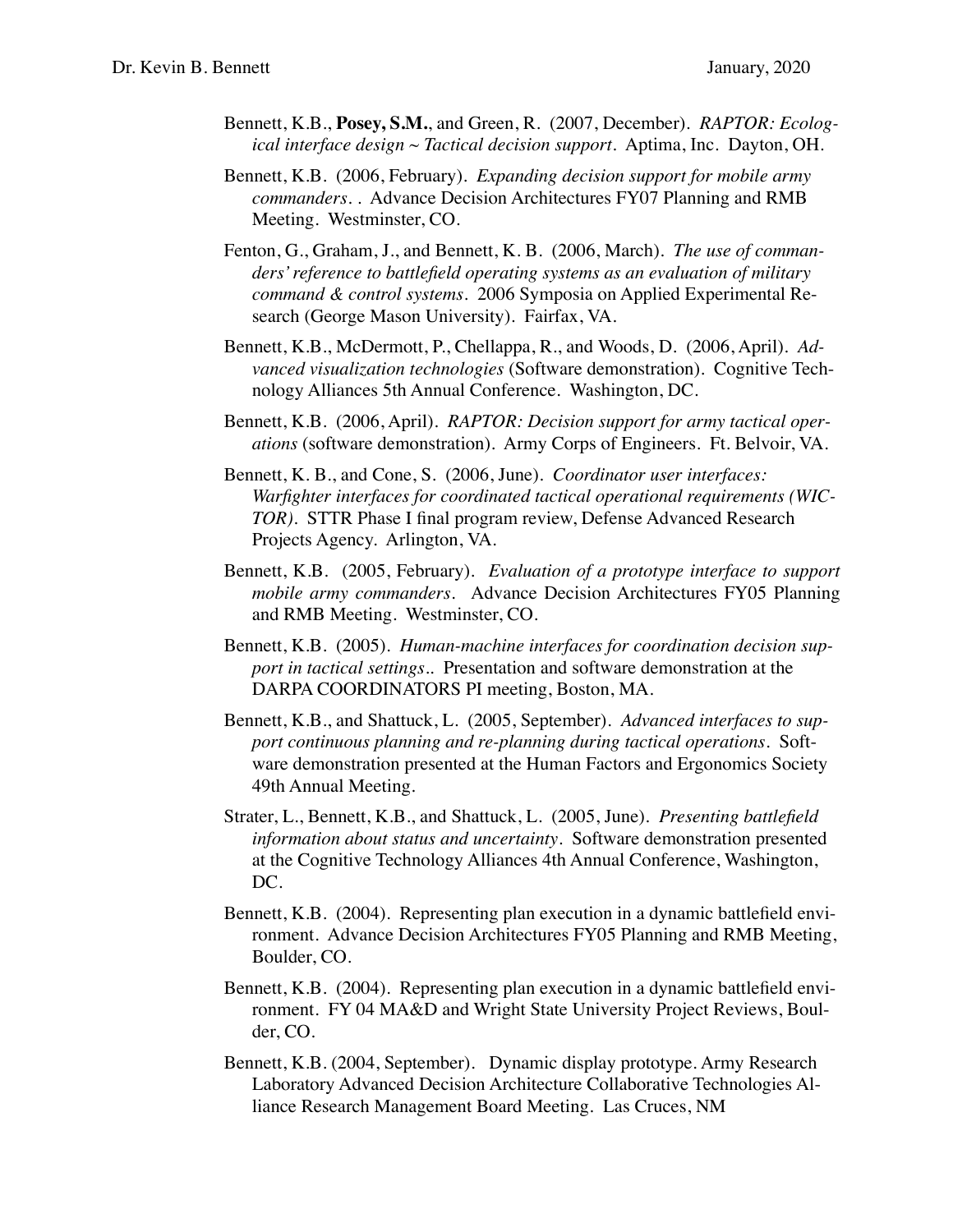- Bennett, K.B., Lewis, R., Klinger, D., and Klein, G. (2004). *Replanning and plan execution*. Software demonstration presented at the Cognitive Technology Alliances 3rd Annual Conference, Washington, DC.
- Bennett, K.B. (2003). *Representing plan execution in a dynamic battlefield environment*. Advance Decision Architectures FY05 Planning and RMB Meeting, Boulder, CO
- **Stansifer, C.**, Bennett, K.B., **Talcott, C.P., Martinez, S.G.**, and Shattuck, L. (2001). *Digital interfaces for Army tactical operations*. Software demonstration presented at the Human Factors and Ergonomics Society 45th Annual Meeting.
- **Martinez, S.G.**, Bennett, K.B., **Talcott, C.P., Stansifer, C.**, and Shattuck, L. (2001). *Cognitive systems engineering analyses for Army tactical operations*. Poster presented at the Human Factors and Ergonomics Society 45th Annual Meeting.
- **Martinez, S. G.**, Bennett, K. B., **Talcott, C., Stansifer, C.** and Shattuck, L. (2001). *Graphical decision support for Army TOCs I: Cognitive systems engineering analyses*. Poster presented at the 5th Annual Federated Laboratory Symposium.
- **Talcott, C.**, Bennett, K. B., **Martinez, S. G., Stansifer, C.** and Shattuck, L. (2001). *Graphical decision support for Army TOCs II: Maneuver control system symbology*. Poster presented at the 5th Annual Federated Laboratory Symposium.
- Bennett, K. B. (1998). *Advanced displays*. HICS '98: 4th Annual Symposium on Human Interaction with Complex Systems. Dayton, OH: IEEE Computer Society.
- Bennett, K. B., Parasuraman, R., Howard, J. H. Jr., and O'Toole, A.J. (1984). *Auditory induction in signal detection tasks*. The Annual Meeting of the Eastern Psychological Association.
- O'Toole, A. J., J. H. Howard, Jr., Parasuraman, R., and Bennett, K. B. (1984). *Pattern-directed attention in uncertain-frequency detection.* The Annual Meeting of the Eastern Psychological Association.

#### *HFES Technical Sessions Chair:*

*Interaction technologies and modeling for virtual environments* (Virtual Environment Technical Group). International Ergonomics Association XIVth Triennial Congress and Human Factors and Ergonomics Society 44th Annual Meeting. San Diego, CA. August, 2000.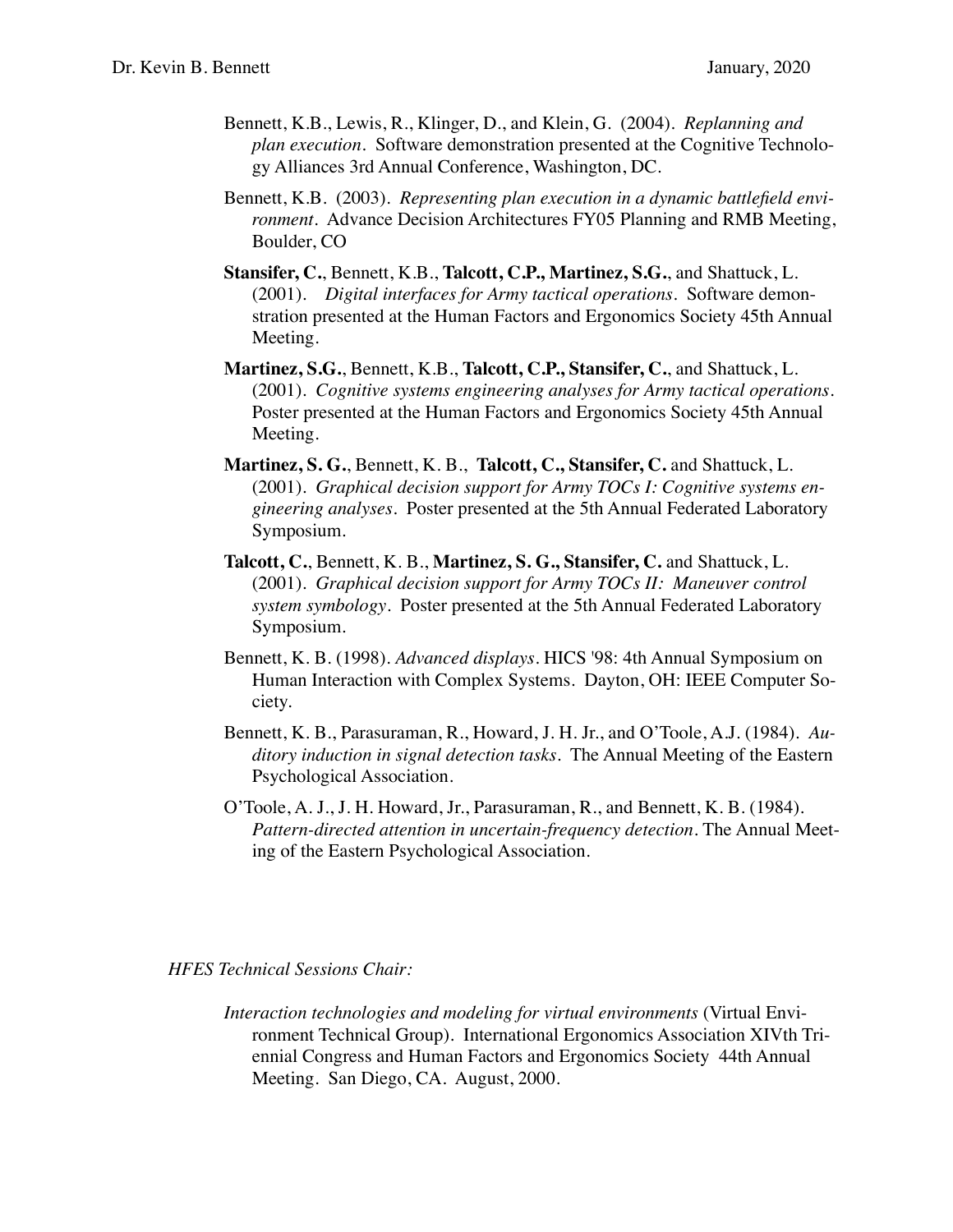- *Demonstrations I* (Special Sessions). International Ergonomics Association XIVth Triennial Congress and Human Factors and Ergonomics Society 44th Annual Meeting. San Diego, CA. August, 2000.
- *Visual displays: Attention* (Visual Performance Technical Group). Human Factors and Ergonomics Society 39th Annual Meeting. San Diego, CA. Sept., 1995.

*Technical Reports:*

- Bennett, K. B. (2013). *Human Factors in Cyber Operations: A CSE / EID Approach*. Final report for Summer Faculty Fellowship Program submitted to Air Force Office of Scientific Research (administered by the American Society for Engineering Education).
- Bennett, K.B. (2009). *Ecological interface design for the multi-modal communications (MMC) tool suite*. Final report for Faculty Research Participation Program submitted to U.S. Air Force Research Laboratory, Human Effectiveness Directorate (administered by the Oak Ridge Institute for Science and Education).
- Bennett, K. B. (2007). Expanding the RAPTOR R&D environment (Technical Report 07TA3-SP1-RT4, Contract #DAAD19-01-2-0009). Collaborative Technology Alliances, Advanced Decision Architectures, U. S. Army Research Laboratory.
- Bennett, K. B. (2006). *Display design to support decision making during tactical operations* (Technical Report 06TA3-SP1-RT3, Contract #DAAD19-01-2-0009). Collaborative Technology Alliances, Advanced Decision Architectures, U. S. Army Research Laboratory.
- Bennett, K. B. (2006). *Human –machine interfaces for coordination decision support in tactical settings* (DARPA STTR Phase I Final Report, Contract #JXT-05-S-1001). JXT Applications Incorporated.
- Bennett, K. B., and Shattuck, L (2005). *Evaluation of a prototype interface to support mobile Army commanders* (Technical Report 05TA3-SP1-RT3, Contract #DAAD19-01-2-0009). Collaborative Technology Alliances, Advanced Decision Architectures, U. S. Army Research Laboratory
- Bennett, K. B., and Shattuck, L (2004). *Advanced interfaces to support continuous planning and re-planning during tactical operations*. Collaborative Technology Alliances, Advanced Decision Architectures, U. S. Army Research Laboratory
- Lewis, R., Klein, G., Klinger, D., Thunholm, P. Bennett, K. B., Smith, P., and Obradovich, J. (2004). *Preliminary account of replanning in the Army unit of action command post*. Collaborative Technology Alliances, Advanced Decision Architectures, U. S. Army Research Laboratory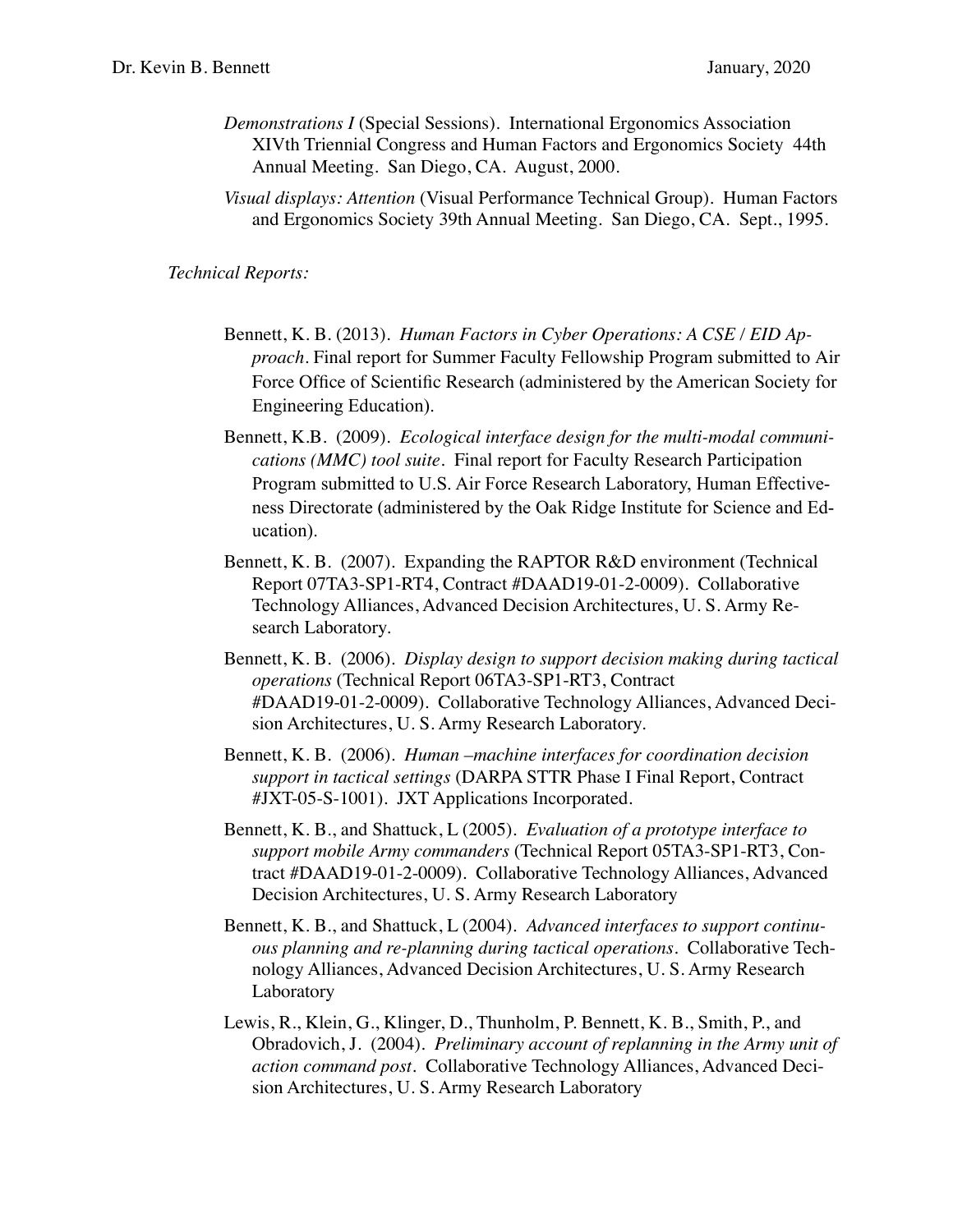- Bennett, K. B. (1997). *Dynamically adaptive interfaces: A preliminary investigation* (AL/CF-SR-1997-0007). Air Force Research Laboratory: WPAFB, OH.
- Bennett, K. B. (1987). *Graphic, computer-based training courseware for a training and interactive maintenance system* (Technical Report 87-7-G10- SERVC-R1). Westinghouse Research & Development Center.
- Bennett, K. B. (1987). *Advanced authoring systems and courseware design* (Technical Report 87-7-5C60-CATAM-R1). Westinghouse Research & Development Center.
- Foulke, L. R., & Bennett, K. B. (1987). *The concept part-task trainer: Its location in the spectrum of real-time training devices and its potential impact on training* (Technical Report 87-1C60-HUSCI-P8). Westinghouse Research & Development Center.
- Roth, E. M., Bennett, K. B., & Woods, D. D. (1987). *Human interaction with an 'intelligent' machine* (Technical Report 87-1C60-HUSCI-R5). Westinghouse Research & Development Center.
- Bennett, K. B., Woods, D. D., & Gallagher, J. M. (1987). *The supervisory center: A means to deliver knowledge to the senior reactor operator during emergency response* (Technical Report 87-1C60-COGIN-R1). Westinghouse Research & Development Center.
- Woods, D. D., Roth, E. M., & Bennett, K. B. (1986). *Explorations in joint human- machine cognitive systems* (Technical Report 86-1C60-HUSCI-P5). Westinghouse Research & Development Center.
- Bennett, K. B., Woods, D. D., & Roth, E. M. (1986). *Predictor displays for complex, dynamic tasks: A preliminary investigation* (Technical Report 86-1C60- HUSCI-P4). Westinghouse Research & Development Center.
- Bennett, K. B., & Hoecker, D. G. (1986). *Improved technical specifications for Westinghouse Nuclear Power Plants, Volume II: User requirements analysis*  (Technical Report 86-5C60-TSIPS-R1). Westinghouse Research & Development Center.
- Hoecker, D. G., Bennett, K. B., & Smith, G. G. (1986). *Improved technical specifications for Westinghouse Nuclear Power Plants, Volume I: Interim human factors guidelines* (Technical Report 86-5C60-TSIPS-R1). Westinghouse Research & Development Center.
- Woods, D. D., Haley, P. H., Bennett, K. B., & Roth, E. M. (1985). *Operator aids for secondary water inventory control* (Technical Report 85-1C60- CONRM-R2). Westinghouse Research & Development Center.
- Bennett, K. B., Woods, D. D., & Watson, C. D. (1985). *Advanced graphic forms and prototyping for nuclear control room applications* (Technical Report 85- 1C60-CONRM-R1). Westinghouse Research & Development Center.
- Bennett, K. B., Ballas, J. B., & Howard, J. H., Jr. (1983). *The effect of structured contextual tones on psychophysical frequency discrimination* (Technical Re-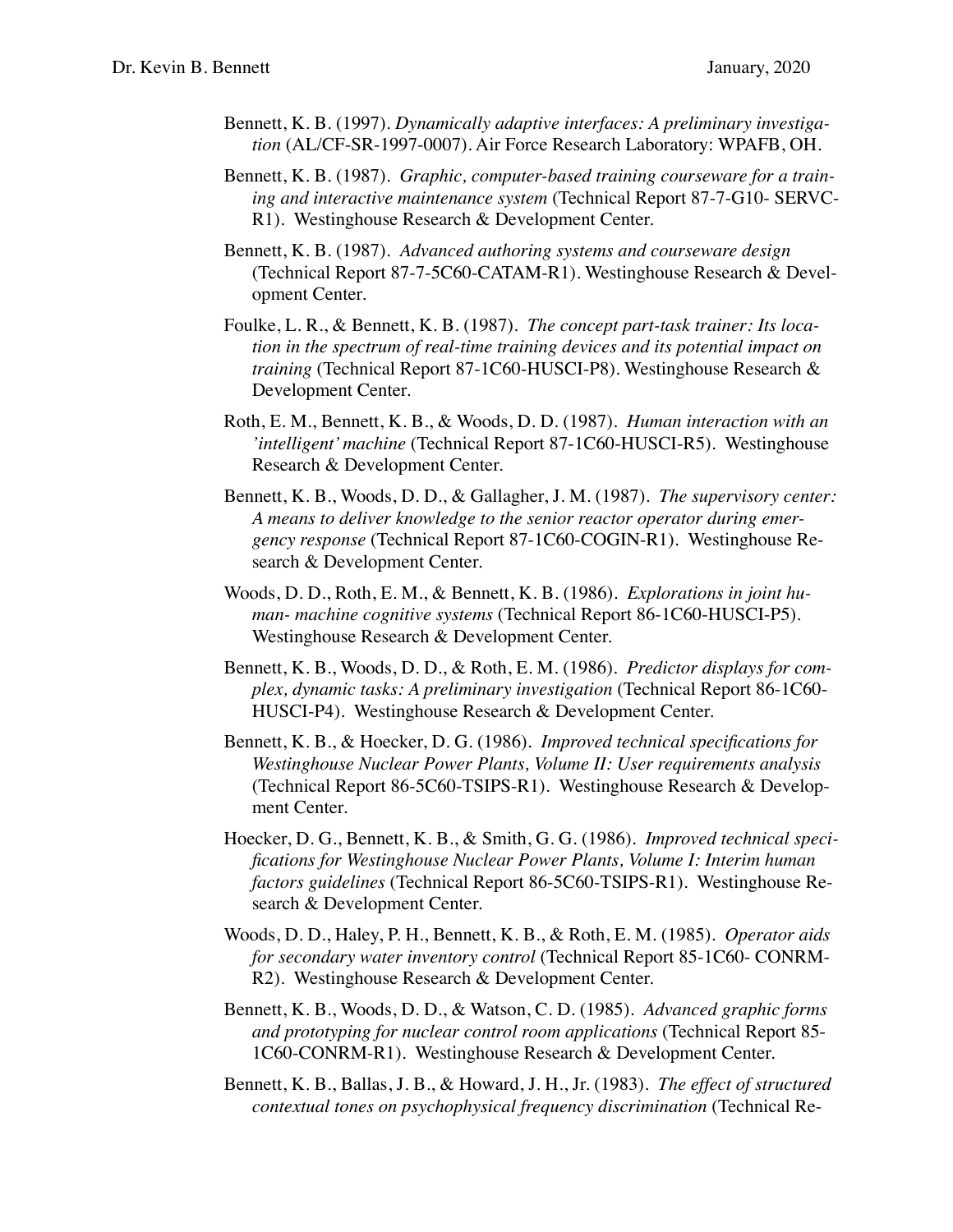port ONR-83-21). Washington, D.C.: Catholic University Human Performance Laboratory.

- Bennett, K. B., Parasuraman, R., Howard, J. H., Jr., & O'Toole, A. J. (1983). *Auditory induction of discrete tones in signal detection tasks* (Technical Report ONR-83-23). Washington, D.C.: Catholic University Human Performance Laboratory.
- Howard, J. H., Jr., O'Toole, A. J., Parasuraman, R., & Bennett, K. B. (1983). *Pattern-directed attention in uncertain frequency detection* (Technical Report ONR-83-22). Washington, D.C.: Catholic University Human Performance Laboratory.

#### **Grants and contracts:**

- Bennett, Kevin B. (2018). Principal Investigator. *Development and validation of a standard color palette and updates to the FAA color standard.* U.S. Department of Transportation Federal Aviation Administration (Grant, \$120,121).
- Bennett, Kevin B. (2017). Co-Principal Investigator. *Alternate Tinnitus Management Techniques Developed Using Blood-Oxygen-Level-Dependent MRI With Neurofeedback*. AFMOA/HCE. (Grant: \$26,558).
- Bennett, Kevin B. (2016). Co-Principal Investigator. *Alternate Tinnitus Management Techniques Developed Using Blood-Oxygen-Level-Dependent Mri With Neurofeedback*. AFMOA/HCE. (Grant, \$44,264).
- Bennett, Kevin B. (2015). Co-Principal Investigator. *Alternate Tinnitus Management Techniques Developed Using Blood-Oxygen-Level-Dependent Mri With Neurofeedback*. AFMOA/HCE. (Grant, \$44,264).
- Bennett, Kevin B. (2015). Co-Principal Investigator. *Air Force SBIR Program Phase II (AF151-015): Transforming Cyber Data into Human-Centered Visualizations.* U.S. Air Force Research Laboratory. (Awarded to small business).
- Bennett, Kevin B. (2015). Co-Principal Investigator. *Air Force SBIR Program Phase I (AF151-015): Transforming Cyber Data into Human-Centered Visualizations*. U.S. Air Force Research Laboratory. (Consulting contract: \$18,500).
- Bennett, Kevin B. (2015). Principal Investigator. *Ecological Interface Design Approach to Supporting Cyber Understanding and Interaction.* Centre for Defence Enterprise (CDE), United Kingdom. (Grant: \$23,219)
- Bennett, Kevin B. (2014). Visiting Erskine Fellowship. University of Canterbury, Christchurch, New Zealand. (Maintenance Allowance: NZ\$9,700; Travel Allowance: NZ\$1,306).
- Bennett, Kevin B. (2014). Co-Principal Investigator. *Human Systems Technologies for Future Air Force Challenges, Program I: Neuroscience and Medical*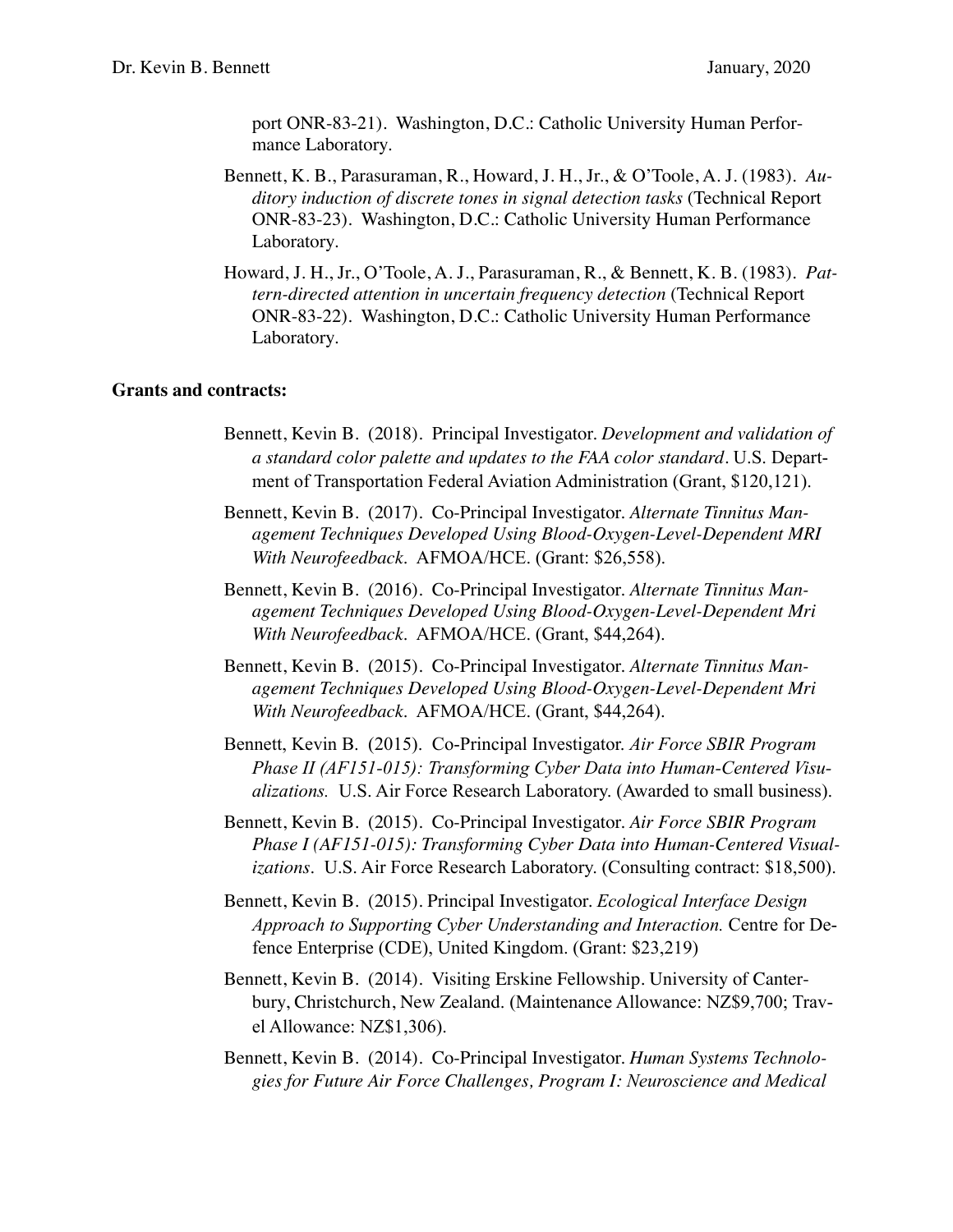*Imaging*. U.S. Air Force Research Laboratory, BAA-PKD-08-0006. (Grant: \$40,000).

- Bennett, Kevin B. (2013). Principal Investigator. *Cyber Operations; Maturing Technology*. Commercialization Seed Funding, Wright State University Office of Research. (Grant: \$5,000).
- Bennett, Kevin B. (2013). Co-Principal Investigator. *Human Systems Technologies for Future Air Force Challenges, Program I: Neuroscience and Medical Imaging*. U.S. Air Force Research Laboratory, BAA-PKD-08-0006. (Grant: \$30,000).
- Bennett, Kevin B. (2013). SFFP Fellow. *Human Factors in Cyberwarfare*. Air Force Office of Scientific Research's Summer Faculty Fellowship Program. (Contract: \$20,400).
- Bennett, Kevin B. (2012). Co-Principal Investigator (John Flach). *Sirius Program*. Intelligence Advanced Research Projects Activity, IARPA BAA-11-03. (Grant: \$87,200).
- Bennett, Kevin B. (2012). Co-Principal Investigator. *Human Systems Technologies for Future Air Force Challenges, Program I: Neuroscience and Medical Imaging*. U.S. Air Force Research Laboratory, BAA-PKD-08-0006. (Grant: \$30,000).
- Bennett, Kevin B. (2011). Co-Principal Investigator (John Flach, Wayne Shebilske). *System for Information and Meta-Information Portrayal of Lessons-Learned (SIMPL).* Aptima, Inc. (Grant: \$52,352).
- Bennett, Kevin B. (2011). Co-Principal Investigator (John Flach). *Sirius Program*. Intelligence Advanced Research Projects Activity, IARPA BAA-11-03. (Grant: \$93,539).
- Bennett, Kevin B. (2011). Co-Principal Investigator. *Human Systems Technologies for Future Air Force Challenges, Program I: Neuroscience and Medical Imaging*. U.S. Air Force Research Laboratory, BAA-PKD-08-0006. (Grant: \$27,000).
- Bennett, Kevin B. (2009). Principal Investigator. *Faculty Research Participation Program*. U.S. Air Force Research Laboratory, Human Effectiveness Directorate, administered by the Oak Ridge Institute for Science and Education (Stipend: \$8,670).
- Bennett, Kevin B. (2009). Principal Investigator. *Dynamic planning tools for RAPTOR*. Collaborative Technology Alliances, Advanced Decision Architectures, U. S. Army Research Laboratory (Grant: \$20, 000).
- Bennett, Kevin B. (2008). Principal Investigator. *Dynamic planning tools for RAPTOR*. Collaborative Technology Alliances, Advanced Decision Architectures, U. S. Army Research Laboratory (Grant: \$58, 200).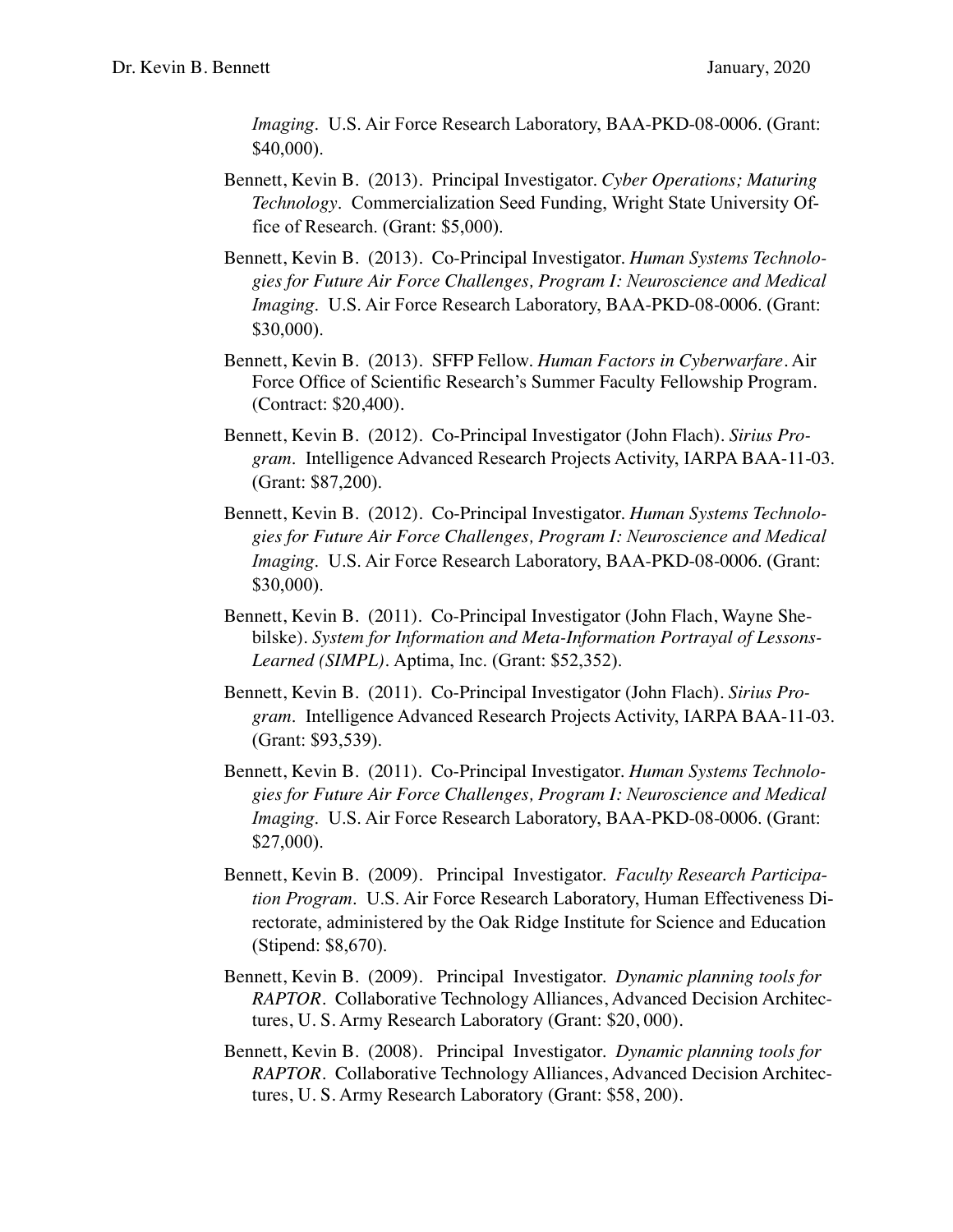- Bennett, Kevin B. (2007). Principal Investigator. *Evaluation of the RAPTOR Interface*. Collaborative Technology Alliances, Advanced Decision Architectures, U. S. Army Research Laboratory (Grant: \$56, 087).
- Bennett, Kevin B. (2007). WSU's Professional Developmental Leave Program. Awarded three quarters of leave at 100% of salary.
- Bennett, Kevin B. (2006). Principal Investigator. *Human-machine interfaces for coordination decision support in tactical settings.* DARPA STTR Phase II (Grant: \$158,989).
- Bennett, Kevin B. (2006). Principal Investigator. *Expanding the RAPTOR R&D environment*. Collaborative Technology Alliances, Advanced Decision Architectures, U. S. Army Research Laboratory (Grant: \$54,454).
- Bennett, Kevin B. (2005). Principal Investigator. *Human-machine interfaces for coordination decision support in tactical settings.* DARPA STTR Phase I (Grant: \$33,850).
- Bennett, Kevin B. (2005). Principal Investigator. *Expanding decision support for mobile army commanders*. Collaborative Technology Alliances, Advanced Decision Architectures, U. S. Army Research Laboratory (Grant: \$58,009).
- Bennett, Kevin B. (2004). Principal Investigator. *Evaluation of a prototype interface to support mobile army commanders*. Collaborative Technology Alliances, Advanced Decision Architectures, U. S. Army Research Laboratory (Grant: \$64,445).
- Bennett, Kevin B. (2004). Recipient. Wright State University, Graduate Council Travel Grant (Grant: \$600)
- Bennett, Kevin B. (2003). Principal Investigator. *Advanced interfaces to support continuous planning and re-planning during tactical operations.* Collaborative Technology Alliances, Advanced Decision Architectures, U. S. Army Research Laboratory (Grant: \$25,021).
- Bennett, Kevin B. (2002). Principal Investigator. *Representing plan execution in a dynamic battlefield environment*. Collaborative Technology Alliances, Advanced Decision Architectures, U. S. Army Research Laboratory (Grant: \$24,227).
- Bennett, Kevin B. (2001). Principal Investigator. *Design of interface symbology and information access for enemy forces*. Advanced Displays and Interactive Displays Consortium, U. S. Army Research Laboratory (Grant: \$5,000).
- Bennett, Kevin B. (2000). Principal Investigator. *Development of digital symbology for the Army's tactical operations center (TOC)*. Advanced Displays and Interactive Displays Consortium, U. S. Army Research Laboratory (Grant: \$15,768).
- Bennett, Kevin B. (2000). Principal Investigator. *Decision support for the Army's digital tactical operations center (TOC)*. Advanced Displays and In-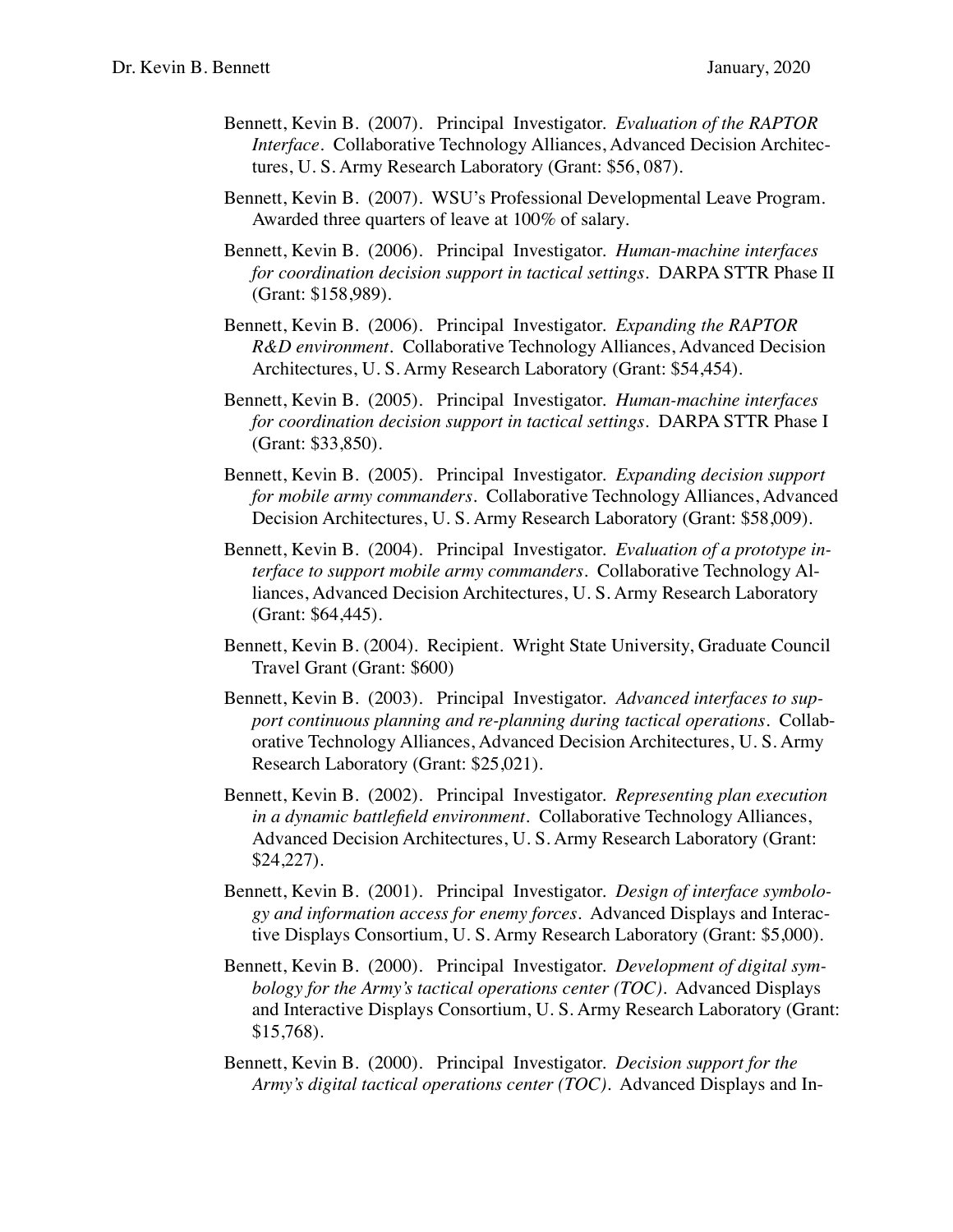teractive Displays Consortium, U. S. Army Research Laboratory (Grant: \$17,000).

- Bennett, Kevin B. (1998). Principal Investigator. *Design and evaluation of dynamically adaptive interfaces*. Human Systems Center (AFMC), Armstrong Laboratory, Brooks Air Force Base (Grant: \$17,168).
- Bennett, Kevin B. (1998). Senior Research Associate. *Augmented 3D auditory and visual displays for aerial vehicles*. National Research Council / Air Force Office of Scientific Research, Research Associateship Program (Contract renewal: \$33,466).
- Bennett, Kevin B. (1997). Senior Research Associate. *Augmented 3D auditory and visual displays for aerial vehicles*. National Research Council / Air Force Office of Scientific Research, Research Associateship Program (Contract: \$55,700).
- Bennett, Kevin B. (1997). WSU's Regular Professional Developmental Leave Program. Awarded three quarters of leave at 50% of salary.
- Garcia, O. (1996-1999). Principal Investigator. *Information Technology Center Infrastructure*. Ohio Board of Regents, Investment Fund Program (O. Garcia, Overall PI, \$1,610,000; R.H. Gilkey, PI Virtual Environments, K.B. Bennett and K.S. Rattan, Co-PI's, \$590,000).
- Bennett, Kevin B. (1996). Principal Investigator. *Dynamically adaptive computer interface*. Air Force Office of Scientific Research, Summer Research Extension Program (Grant: \$25,000).
- Bennett, Kevin B. (1995). Summer Fellow. *Dynamically adaptive interfaces*. Air Force Office of Scientific Research, Summer Faculty Research Program (Contract: \$8,436).
- Bennett, Kevin B. (1994). Principal Investigator. *Virtual reality monitoring system (VRMS): A virtual environment for characterization/remediation of contaminated waste sites*. Wright State University, Research Challenge Grant (Grant: \$20,100)
- Bennett, Kevin B. (1990). Principal Investigator. *Cognitive skills acquisition workshop '90*. Air Force Human Resources Laboratory (Contract: \$1,820).
- Bennett, Kevin B. (1989). Principal Investigator. *Computer-based training for complex, dynamic tasks*. Air Force Office of Scientific Research, Research Initiation Program (Contract: \$20,000).
- Bennett, Kevin B. (1989). Summer Fellow. *Computer-based training for complex, dynamic tasks*. Air Force Office of Scientific Research, Summer Faculty Research Program (Contract: \$6,400).
- Bennett, Kevin B. (1988). Principal Investigator. *Effective decision support in human-machine systems*. Wright State University, Research Challenge Grant (Grant: \$12,500)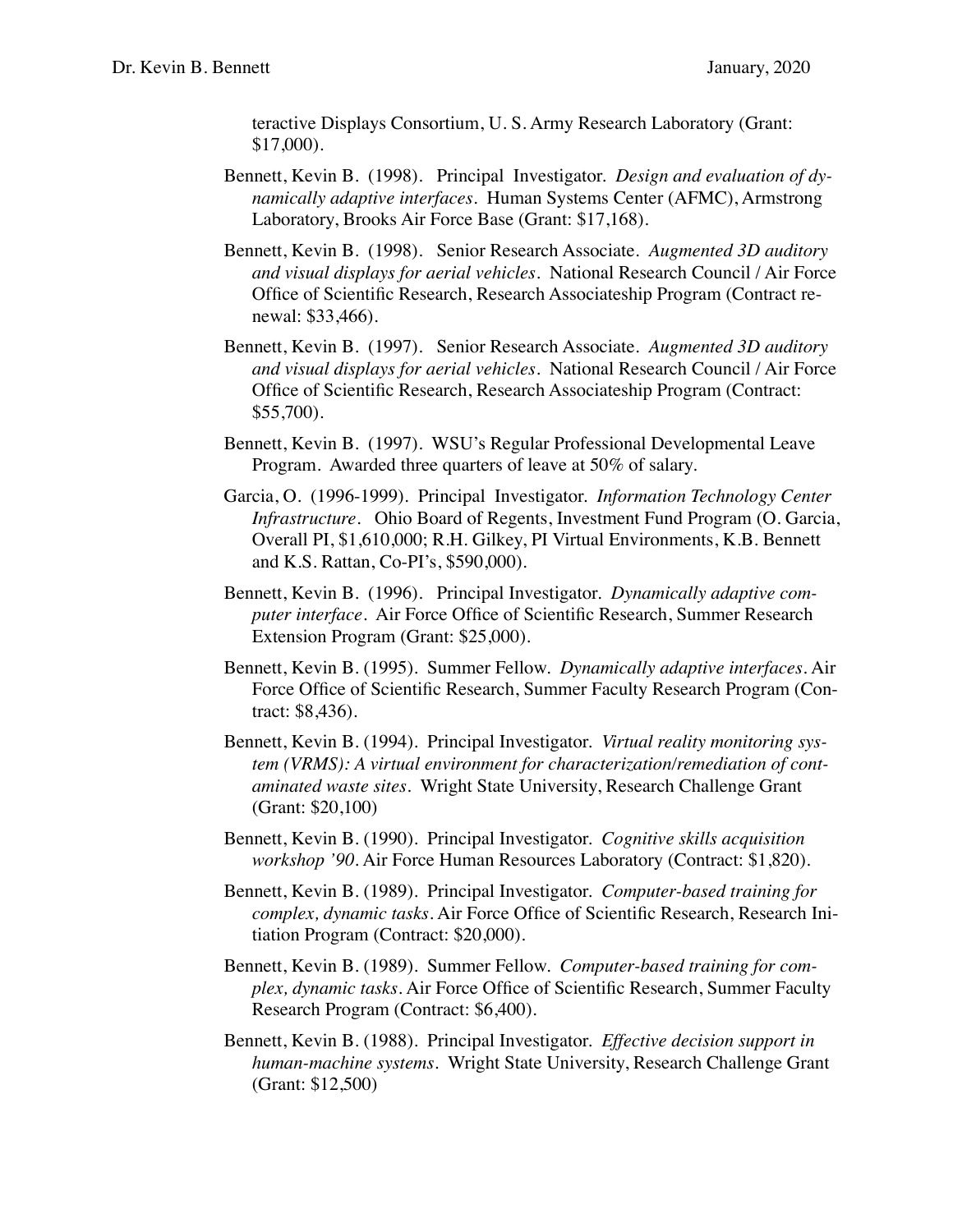Bennett, Kevin B. (1988). Principal Investigator. *Computerized decision support*. Wright State University, Research Incentive Fund Grant (Grant: \$5,000)

## **Professional Affiliations and Service**

## *Human Factors and Ergonomics Society (HFES)*

| Human Factors Journal:                           |                                                          |               |
|--------------------------------------------------|----------------------------------------------------------|---------------|
| <b>Editorial Board</b>                           | Member (reappointed)                                     | $2005 - 2019$ |
| <b>Editorial Board</b>                           | Member (reappointed)                                     | $2000 - 2004$ |
| <b>Editorial Board</b>                           | Member (reappointed)                                     | 1997 - 2000   |
| <b>Editorial Board</b>                           | Member (appointed)                                       | 1995 - 1997   |
|                                                  | Ad Hoc reviewer                                          | 1993 - 1995   |
| Committees / Advisory Positions:                 |                                                          |               |
| Jerome H. Ely Award                              | Co-Chair (appointed)                                     | $2016 - 2018$ |
| Jerome H. Ely Award                              | Member (appointed)                                       | 2007          |
| <b>EID Best Paper Award</b>                      | Member (appointed)                                       | 2005          |
|                                                  | Undergraduate Accreditation Task Force Chair (appointed) | $2002 - 2003$ |
| Accreditation Review CommitteeMember (appointed) |                                                          | $2002 - 2003$ |
| Student Chapter (WSU)                            | Advisor(volunteer)                                       | $2002 - 2003$ |
| Proceedings of annual meeting:                   |                                                          |               |
| Visual Performance Technical Group               | Reviewer                                                 | 1996          |
| Visual Performance Technical Group               | Reviewer                                                 | 1995          |
| Technical Sessions in annual meeting:            |                                                          |               |
| Visual Performance Technical Group               | Chair                                                    | 2000          |
| <b>Special Sessions</b>                          | Chair                                                    | 2000          |
| Visual Performance Technical Group               | Chair                                                    | 1995          |
|                                                  |                                                          |               |

| Affiliation with the Society:                            |                  |
|----------------------------------------------------------|------------------|
| Fellow                                                   | $2004$ - present |
| Member                                                   | 1994 - $present$ |
| Associate                                                | 1985 - 1993      |
| Student Affiliate                                        | 1981 - 1984      |
| <b>Technical Groups</b>                                  | 1990 - $present$ |
| Cognitive Engineering and Decision Making                |                  |
| <b>Virtual Environments</b>                              |                  |
| <b>Computer Systems</b>                                  |                  |
| Perception and Performance (formerly Visual Performance) |                  |
|                                                          |                  |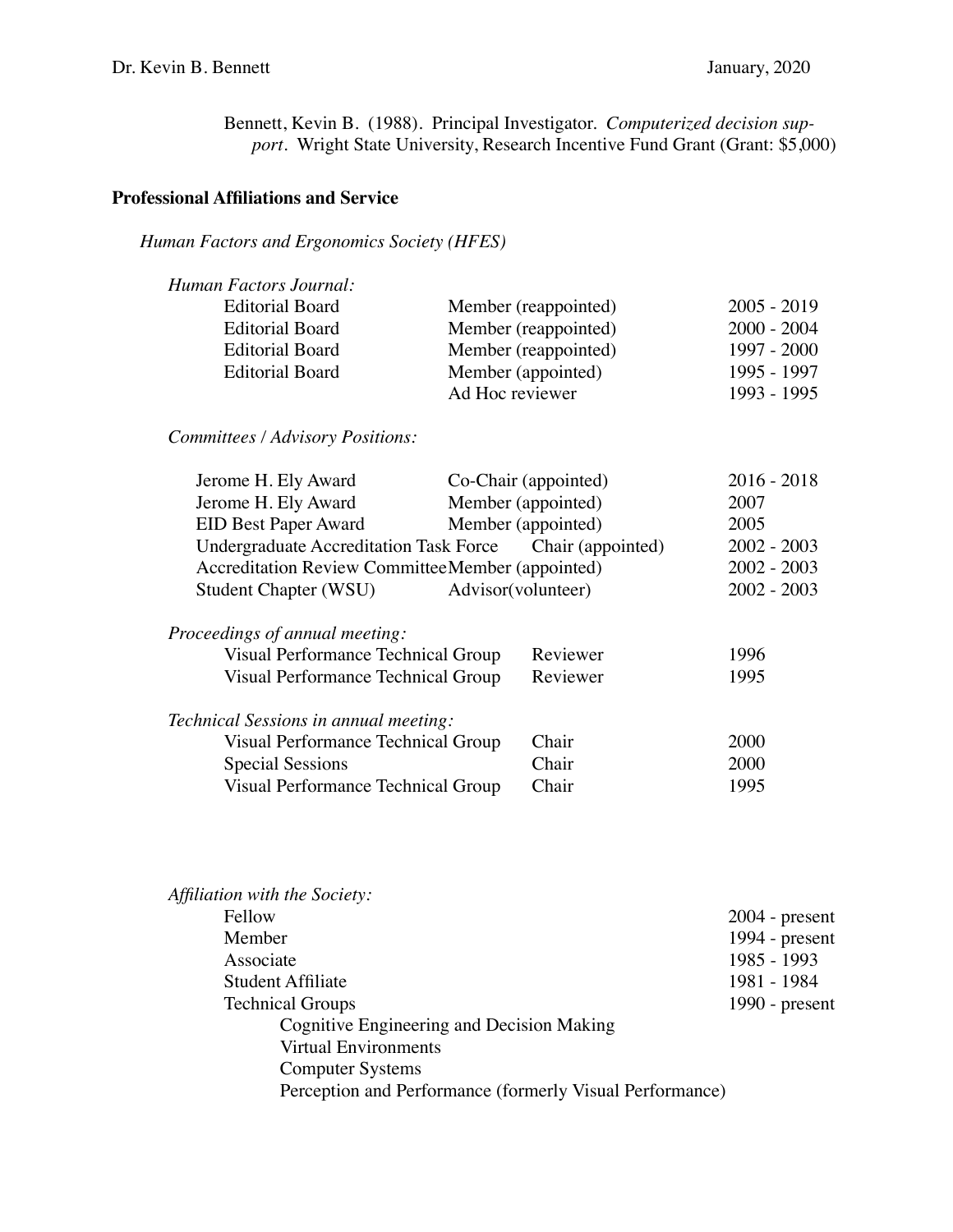## *Occasional reviews for other journals / organizations:*

IEEE Transactions on Human-Machine Systems IEEE International Conference on Systems, Man, and Cybernetics Ergonomics in Design (HFES) National Science Foundation (NSF) Air Force Office of Scientific Research (AFOSR) Journal of Experimental Psychology: Applied Journal of Cognitive Engineering and Decision Making Applied Ergonomics Applied Cognitive Psychology International Journal of Human-Computer Studies Visual Cognition Behavior and Information Technology The Handbook of Human Factors and Ergonomics The Handbook Of Cognitive Task Design The Idaho Board of Education

## **Teaching and Service**

#### *Courses:*

| Psychology 4610                    | Human Computer Interface Capstone                                     |
|------------------------------------|-----------------------------------------------------------------------|
| Psychology 3600<br>Psychology 8310 | <b>Engineering Psychology</b><br><b>Cognitive Systems Engineering</b> |
| Psychology 8440                    | <b>Task Analysis / Work Analysis</b>                                  |
| Psychology 8320                    | Ecological Interface Design                                           |
| Psychology 8210                    | Cognition & Reality -                                                 |
|                                    | Paradigms in Experimental Psychology                                  |
| Psychology 823                     | Display Design                                                        |
| Psychology 425/625                 | Human Computer Interface                                              |
| Psychology 724                     | Human Factors in System Development                                   |
| Psychology 886                     | Usability                                                             |
| Psychology 465/665/765             | <b>Information Processing</b>                                         |
| Psychology 766                     | <b>Information Processing Laboratory</b>                              |
| Psychology 488/688/862             | <b>Instructional Systems</b>                                          |
| Psychology 321/521                 | Cognition and Learning                                                |
| Psychology 323                     | <b>Cognition and Learning Methods</b>                                 |

### *Individual Supervision*

Faculty advisor for a graduate student (Jerred Holt) receiving the Southern Ohio Chapter of the Human Factors and Ergonomics Society's Student Paper Contest for 2011.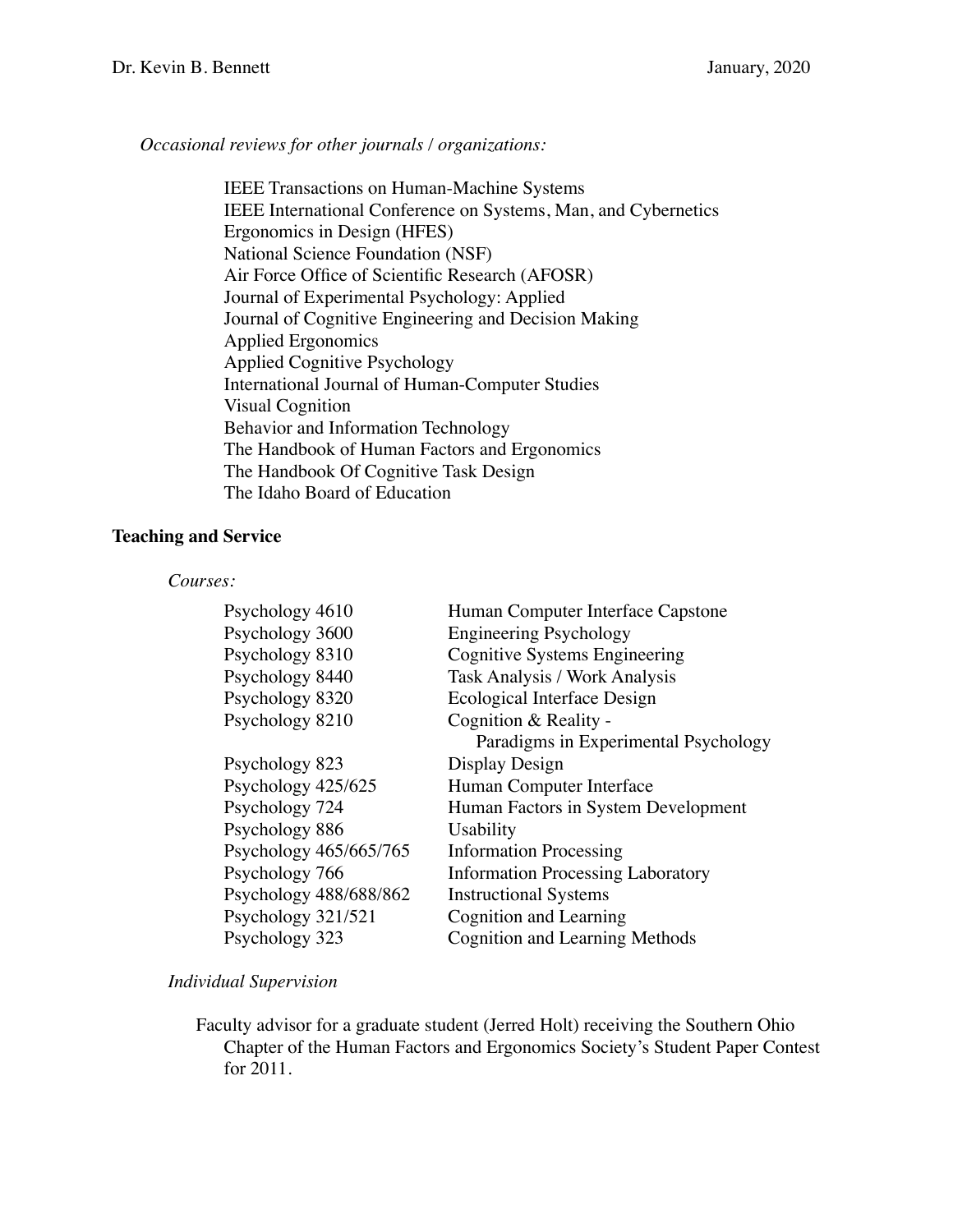| Faculty advisor for a graduate student (Silas Martinez) receiving WSU's Graduate |  |  |
|----------------------------------------------------------------------------------|--|--|
| Student Excellence Award for 2002.                                               |  |  |

# *Faculty Advisor for Ph.D. Dissertation:*

| E. Mersch Frost, Psychology, Wright State University<br>Creating a well-situated human-autonomy team: The<br>effects of team structure                    | 2019        |
|-----------------------------------------------------------------------------------------------------------------------------------------------------------|-------------|
| J. Holt, Psychology, Wright State University<br>Real-Time Adaptive Feedback Display Systems in a Pilot<br><b>Training Environment</b>                     | 2016        |
| <b>Faculty Advisor for Masters Theses:</b>                                                                                                                |             |
| D. Cravens, Psychology, Wright State University<br>Tbd                                                                                                    | In Progress |
| C. Sushereba, Psychology, Wright State University<br>Comparison Of Cyber Network Defense Visual Displays                                                  | 2018        |
| O. Fox, Psychology, Wright State University<br>Neurophysiological assessment of configural superiori-<br>ty: Effects of visual element rotation           | 2016        |
| C. Edman, Psychology, Wright State University<br>Multi-modal interfaces for mobile phones                                                                 | 2016        |
| E. Mersch, Psychology, Wright State University<br>Neurophysiological assessment of configural superiority                                                 | 2014        |
| J. Holt, Psychology, Wright State University<br>Evaluation of configural displays for state identification                                                | 2012        |
| K. Behymer, Psychology, Wright State University<br>Integrating temporal information with configural displays                                              | 2005        |
| S. Martinez, Psychology, Wright State University<br>Graphical decision support for commanders: Representation of the enemy                                | 2002        |
| J. Calcaterra, Psychology, Wright State University<br>Numerical value placement in hierarchical information displays for con-<br>trolling complex systems | 2002        |
| C. Talcott, Psychology, Wright State University<br>Graphical decision support for an army tactical operations center                                      | 2001        |
| M. Payne, Psychology, Wright State University<br>Representing dynamic information in socio-technical system displays                                      | 1999        |
| B. Walters, Psychology, Wright State University                                                                                                           | 1997        |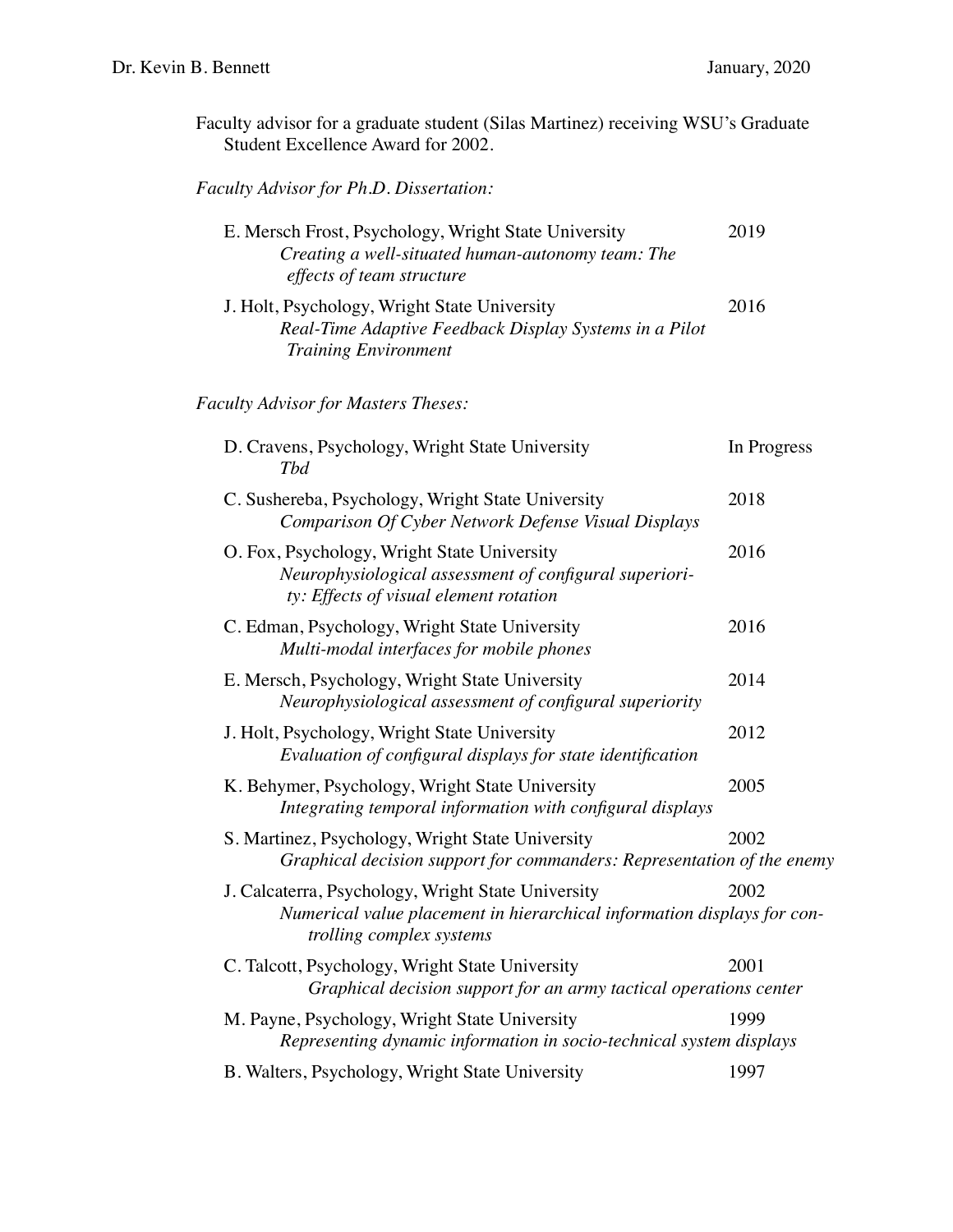| Integrating historical information and emergent features in a configural<br>display                                                                   |      |
|-------------------------------------------------------------------------------------------------------------------------------------------------------|------|
| J. Wang, Psychology, Wright State University<br>Emergent features and historical information: Shall the twain ever meet?                              | 1995 |
| D. Malek, Psychology, Wright State University<br>Inducing apparent motion with computer displays: Effect of different<br>waveforms on apparent motion | 1995 |
| R. Nittoli, Psychology, Wright State University<br>Improving configural displays by increasing perceptual salience of the<br>graphical elements       | 1995 |
| E. Madigan, Psychology, Wright State University<br>The effects of shape and border on apparent motion in animated mimic<br>displays                   | 1993 |
| M. Toms, Psychology, Wright State University<br>Designing configural displays for dynamic complex domains                                             | 1991 |
| Graduate Advisor:                                                                                                                                     |      |

D. Cravens, C. Sushereba, O. Fox, E. Mersch, P. Lee, J. Holt*,* E. McGregor, C. Edman, S. Posey, P. Maynard, K. Behymer*,* C. Stansifer, S. Martinez*,* J. Calcaterra*,* C. Talcott*,* M. Payne*,* B. Walters*,* J. Wang*,* D. Malek*,* R. Nittoli*,* E. Madigan*,* M. Toms

*Undergraduate Honors Advisor:*

| N. Jackson, Psychology, Wright State University | In Progress |
|-------------------------------------------------|-------------|
| TRD.                                            |             |

*Inquiry Project Supervisor:*

C. Ames, Education, Wright State University 2009 *Does Interactive Whiteboard Software Motivate High School Math Students?*

*Dissertation Committee Member:*

| T. Hammack, Psychology, Wright State University       | In Progress |
|-------------------------------------------------------|-------------|
| T. Saffel, Psychology, Wright State University        | In Progress |
| E Mersch (Frost), Psychology, Wright State University | 2019        |
| J. Kegley, Psychology, Wright State University        | 2016        |
| S. Jackson, Psychology, Wright State University       | 2016        |
| J. Holt, Psychology, Wright State University          | 2016        |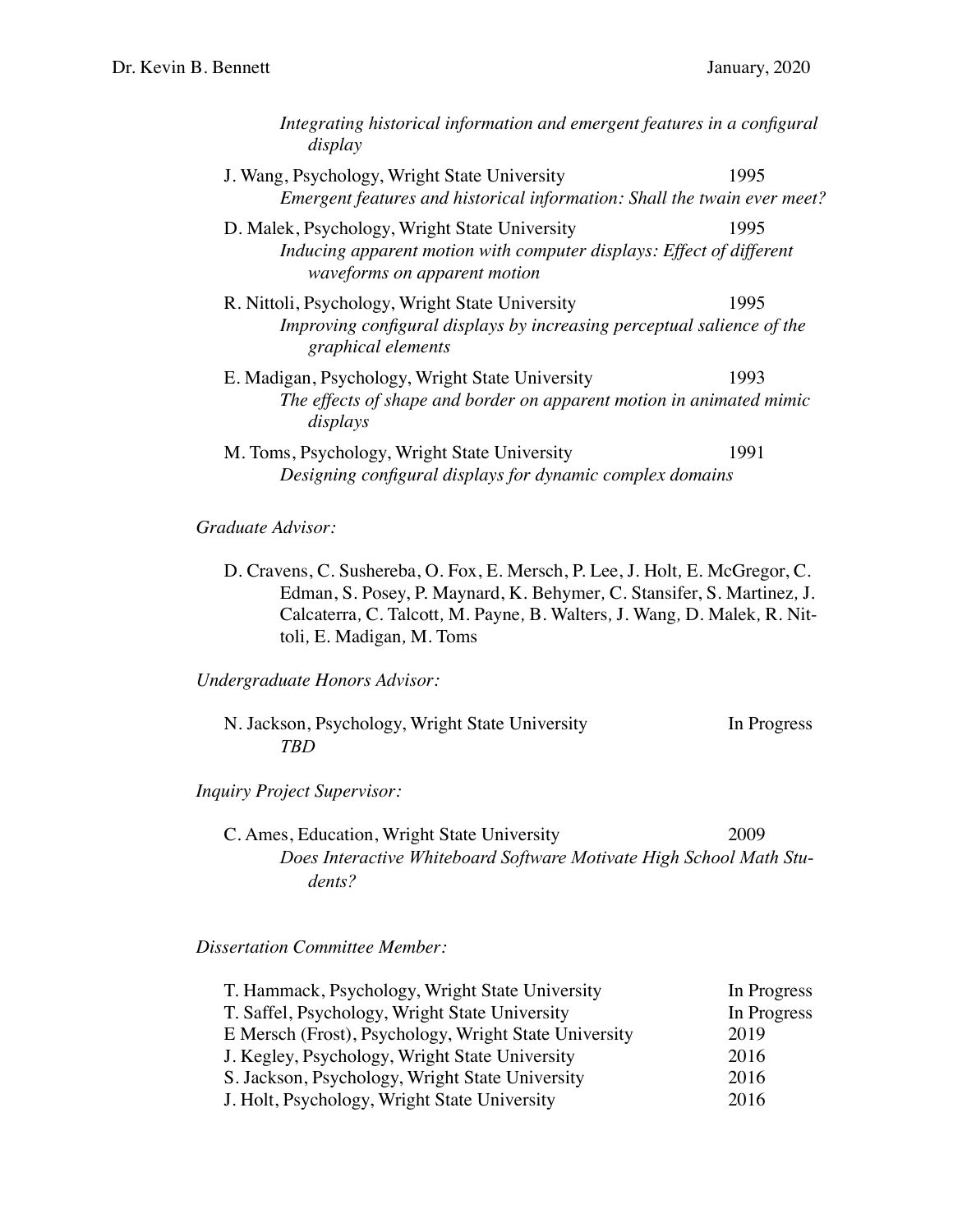| K. Behymer, Psychology, Wright State University    | 2015     |
|----------------------------------------------------|----------|
| C. Wright, Psychology, Wright State University     | 2015     |
| S. Russell, Psychology, Wright State University    | 2014     |
| J. McIntire, Psychology, Wright State University   | 2013     |
| J. Cooper, Psychology, Wright State University     | 2013     |
| A. Bennett, Psychology, Wright State University    | 2013     |
| T. McEwen, Psychology, Wright State University     | 2012     |
| S. Posey, Psychology, Wright State University      | 2007     |
| D. Schwartz, Psychology, Wright State University   | 2007     |
| H. Guterman, Psychology, Wright State University   | 2004     |
| R. Beauregard, Psychology, Wright State University | 2000     |
| T. Stanard, Psychology, Wright State University    | 1998     |
| C. Dominguez, Psychology, Wright State University  | 1997     |
| K. Neriani, Psychology, Wright State University    | Withdrew |

## *Masters Theses Committee Member:*

| C. Zinn, Psychology, Wright State University         | In Progress |
|------------------------------------------------------|-------------|
| T. Whitlock, Psychology, Wright State University     | In Progress |
| C. Sushereba, Psychology, Wright State University    | 2018        |
| C. Edman, Psychology, Wright State University        | 2016        |
| O. Fox, Psychology, Wright State University          | 2016        |
| L. Lemasters, Psychology, Wright State University    | 2015        |
| T. Hammack, Psychology, Wright State University      | 2015        |
| J. Pack, Psychology, Wright State University         | 2015        |
| S. Fullenkamp, Psychology, Wright State University   | 2013        |
| E. Robinson, Psychology, Wright State University     | 2012        |
| P. Venero, Psychology, Wright State University       | 2011        |
| C. Rizzardo, Psychology, Wright State University     | 2011        |
| J. Leonard, Psychology, Wright State University      | 2011        |
| E. Polander, Psychology, Wright State University     | 2010        |
| J. Cooper, Psychology, Wright State University       | 2010        |
| T. McEwen, Psychology, Wright State University       | 2009        |
| T. April, Psychology, Wright State University        | 2007        |
| T. Saffel, Psychology, Wright State University       | 2007        |
| J. Lyons, Psychology, Wright State University        | 2003        |
| K. Plummer, Psychology, Wright State University      | 2004        |
| M. Winterbottom, Psychology, Wright State University | 2000        |
| B. Crawford, Psychology, Wright State University     | 2000        |
| J. Isaacson, Psychology, Wright State University     | 1999        |
| J. Holden, Psychology, Wright State University       | 1996        |
| S. Canaras, Psychology, University of Dayton         | 1996        |
| D. Kamholtz, Psychology, Wright State University     | 1995        |
| B. Brickman, Psychology, Wright State University     | 1994        |
| R. Hutton, Psychology, Wright State University       | 1993        |
| J. Doyal, Psychology, Wright State University        | 1991        |
|                                                      |             |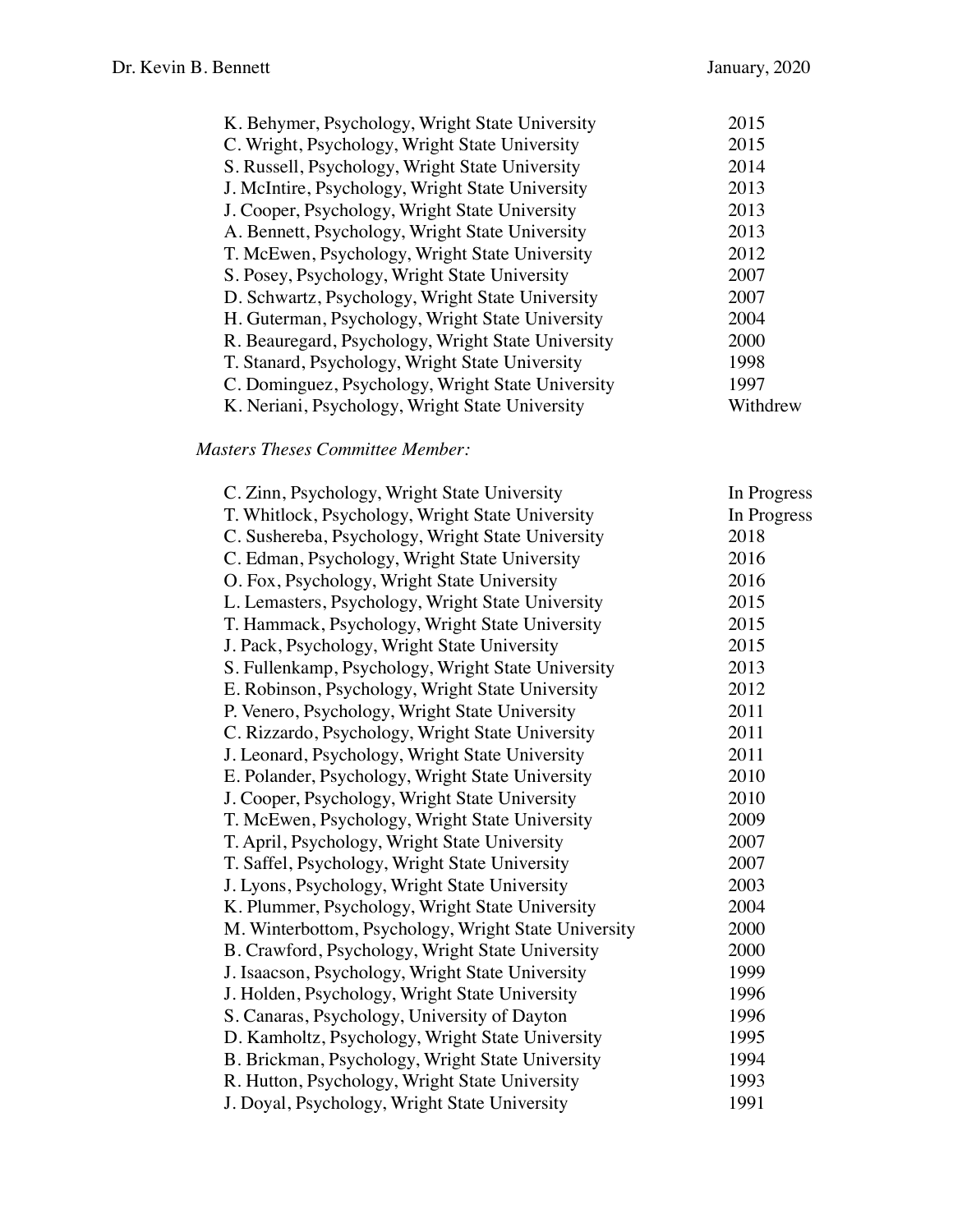| M. Slattery, Psychology, Wright State University | 1990     |
|--------------------------------------------------|----------|
| P. Maynard, Psychology, Wright State University  | Withdrew |

# *Qualifying Examination Committee Member:*

| C. Sushereba, Psychology, Wright State University       | In Progress |
|---------------------------------------------------------|-------------|
| C. Edman, Psychology, Wright State University           | 2018        |
| J. Haggit, Psychology, Wright State University          | 2015        |
| E. Mersch, Psychology, Wright State University          | 2015        |
| T. Hammack, Psychology, Wright State University         | 2015        |
| M. Archambault, Psychology, Wright State University     | 2014        |
| J. Holt, Psychology, Wright State University            | 2013        |
| E. Robinson, Psychology, Wright State University        | 2013        |
| C. Rizzardo, Psychology, Wright State University        | 2013        |
| C. Wright, Psychology, Wright State University          | 2012        |
| J. Cooper, Psychology, Wright State University          | 2012        |
| S. Russell, Psychology, Wright State University         | 2012        |
| T. McEwen, Psychology, Wright State University          | 2009        |
| T. Saffel, Psychology, Wright State University          | 2008        |
| B. Simpson, Psychology, Wright State University         | 2008        |
| J. McIntire, Psychology, Wright State University        | 2008        |
| A. Bennett, Psychology, Wright State University         | 2008        |
| K. Behymer, Psychology, Wright State University         | 2008        |
| K. Neriani, Psychology, Wright State University         | 2005        |
| S. Posey, Psychology, Wright State University           | 2005        |
| D. Schwartz, Psychology, Wright State University        | 2005        |
| C. Eshelman-Haynes, Psychology, Wright State University | 2004        |
| K. Gildea, Psychology, Wright State University          | 2004        |
| B. Simpson, Psychology, Wright State University         | 2000        |
| J. Leonard, Psychology, Wright State University         | Withdrew    |

## *Service*

*University Committee:*

|                             | Position                   | Dates         |
|-----------------------------|----------------------------|---------------|
| Presidential Scholar search | Member (appointed)         | $2010 - 2011$ |
| Team Liaison (Tennis)       | Member (appointed)         | $2005 - 2008$ |
| Graduate Council            | Member (appointed)         | $2003 - 2007$ |
| LWD research prof. search   | Member (appointed)         | 2006          |
| Promotion and Tenure        | Member (appointed)         | $2003 - 2004$ |
| University Library          | Departmental Library       | 1995          |
|                             | Representative (appointed) |               |